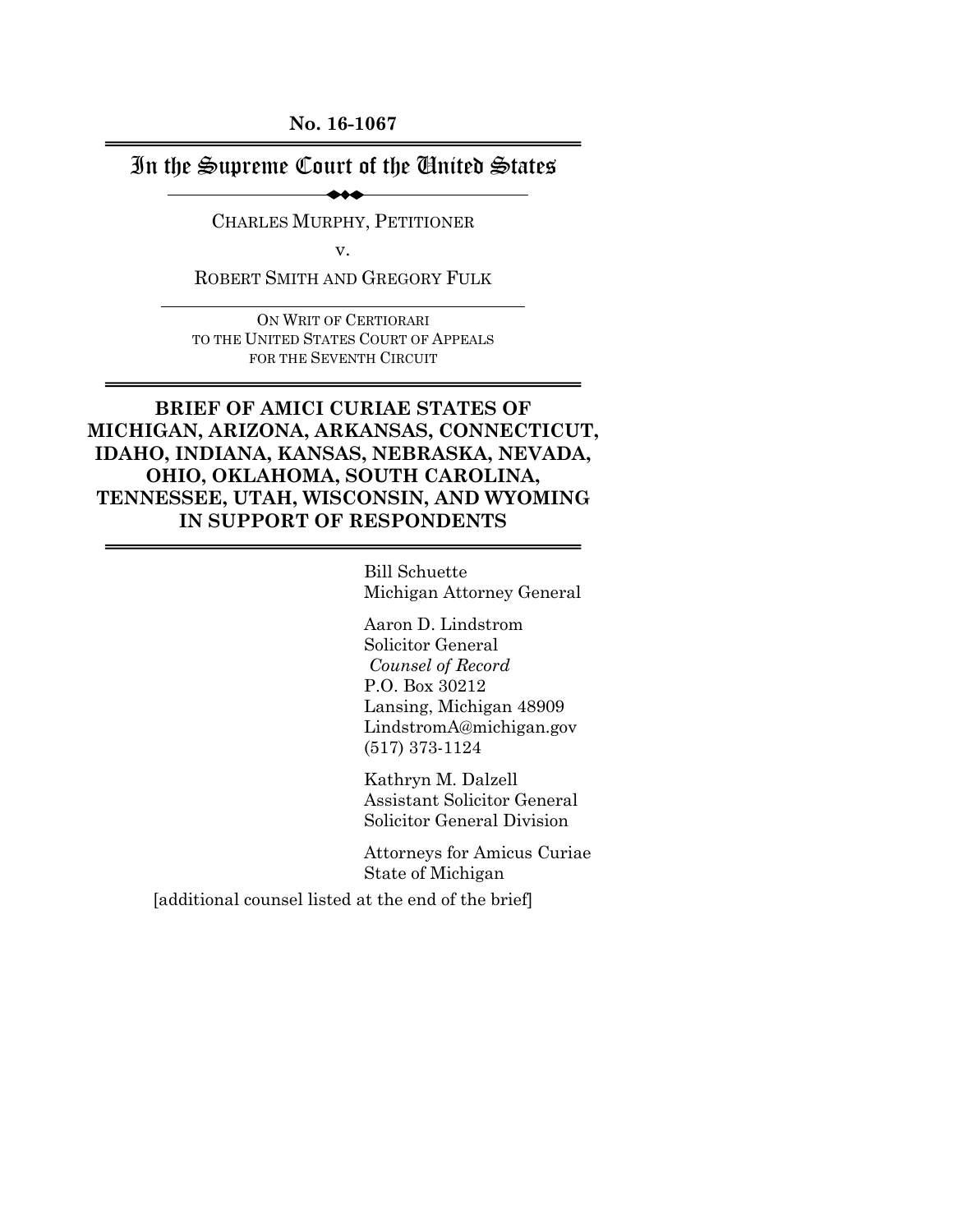#### **QUESTION PRESENTED**

<span id="page-1-0"></span>The Prison Litigation Reform Act (PLRA) provides that, when a prisoner obtains a monetary judgment, "a portion of the judgment (not to exceed 25 percent) shall be applied to satisfy the amount of attorney's fees awarded against the defendant," and that "the excess shall be paid by the defendant." 42 U.S.C. § 1997e(d)(2).

The question presented is whether  $\S 1997e(d)(2)$ requires that the attorney's fee award be satisfied from the judgment, with the defendant liable for any fees in excess of 25 percent of the judgment.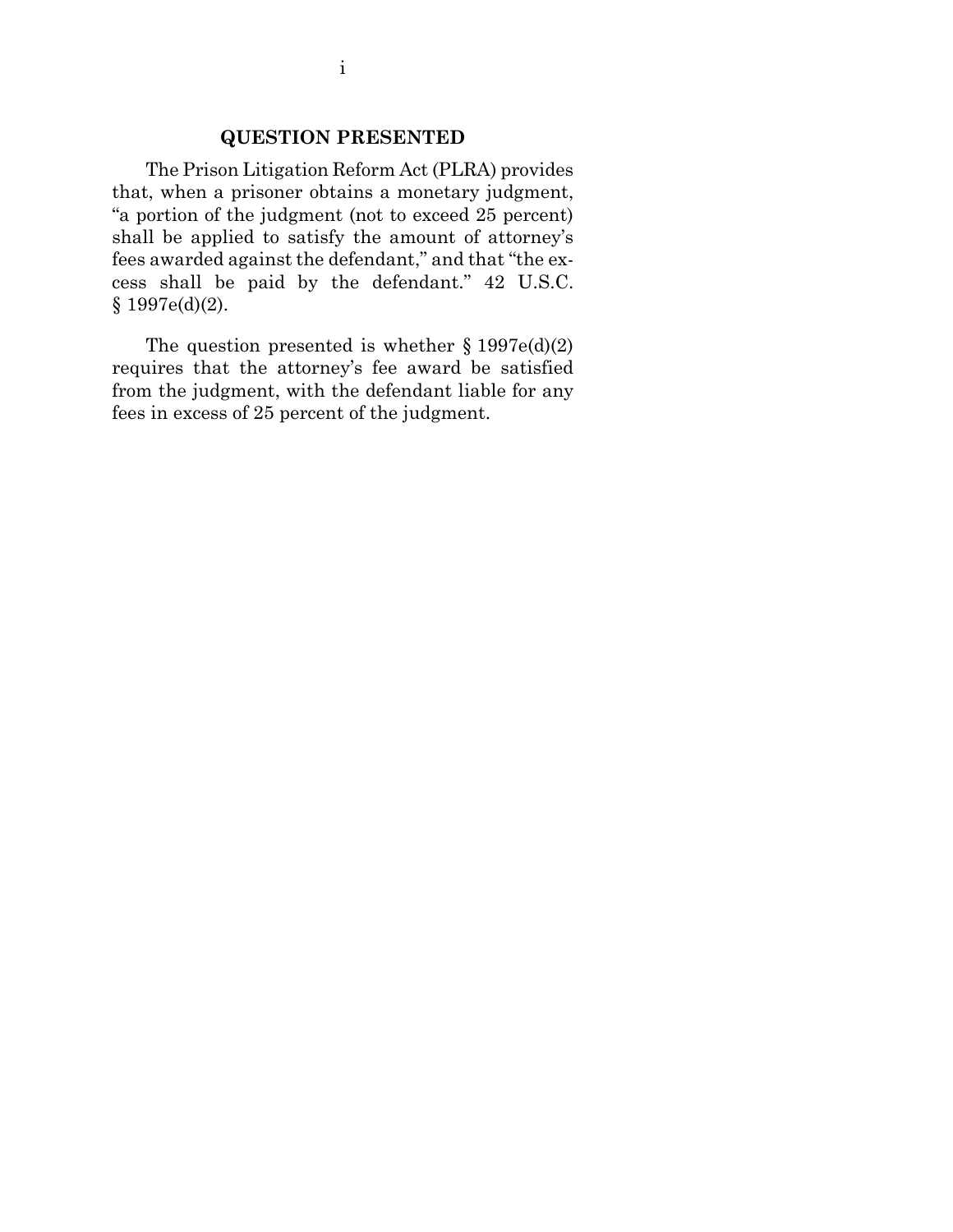# **TABLE OF CONTENTS**

|    |    | Introduction and Summary of Argument 1                                                                                                    |
|----|----|-------------------------------------------------------------------------------------------------------------------------------------------|
|    |    |                                                                                                                                           |
| Ι. |    | Under § 1997e(d)(2)'s plain text, a prisoner<br>who receives a money judgment must pay<br>attorney's fees in full, so long as the fees do |
|    |    | A. The words "shall" and "satisfy" denote a<br>mandatory payment that is to extinguish                                                    |
|    | B. | The words "exceed" and "excess" confirm<br>that the prisoner is the first line of                                                         |
|    | C. | Requiring a prisoner to pay fees in full up<br>to the statutory cap is necessary to give                                                  |
|    | D. | In contrast to $\S$ 1988, which allows a<br>plaintiff to pay no fees, $\S 1997e(d)(2)$ does<br>not allow fully setting aside the          |
| П. |    | The statutory context further confirms this                                                                                               |
|    | А. | Multiple parts of $\S 1997e(d)$ limit the<br>amount of attorney's fees for which a<br>defendant may be held responsible 13                |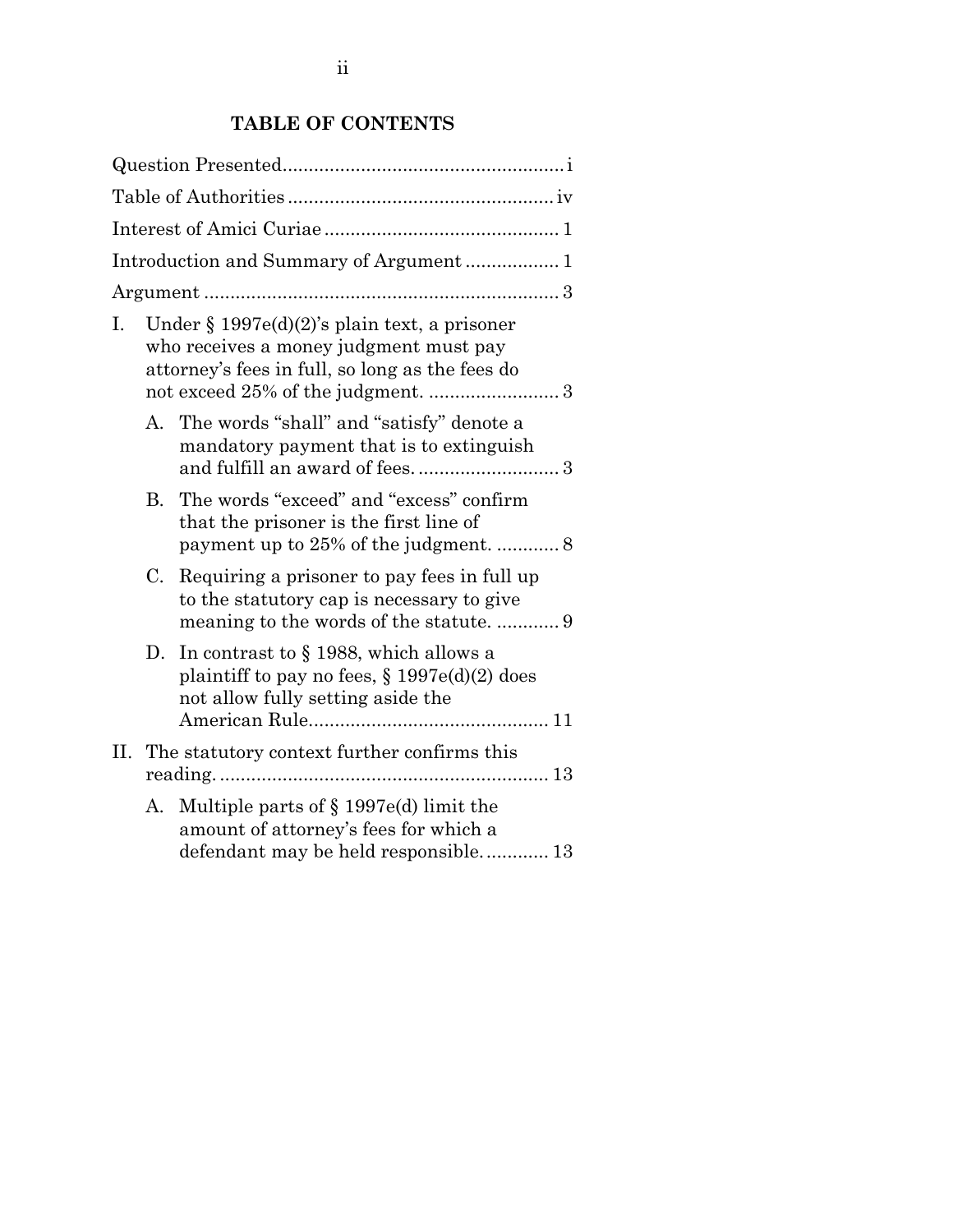| B. The petitioner's proposed reading allows     |  |
|-------------------------------------------------|--|
|                                                 |  |
| III. The PLRA's policy supports this plain-text |  |
|                                                 |  |
|                                                 |  |
|                                                 |  |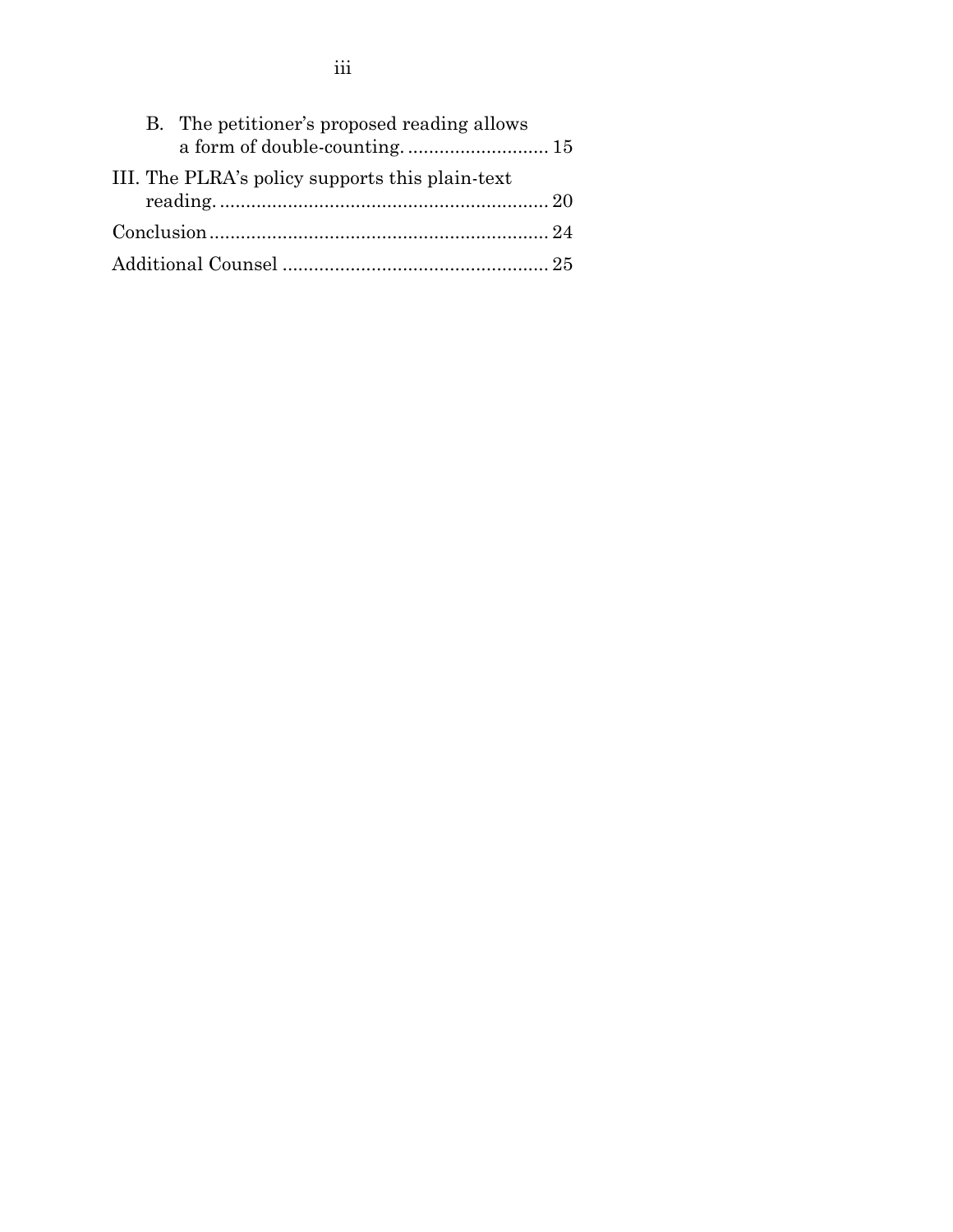# **TABLE OF AUTHORITIES**

## <span id="page-4-0"></span>**Cases**

| Alabama v. Bozeman,                                                               |
|-----------------------------------------------------------------------------------|
| Alyeska Pipeline Serv. Co. v. Wilderness Soc'y,                                   |
| Baker Botts L.L.P. v. ASARCO LLC,                                                 |
| Beckford v. Irvin,<br>60 F. Supp. 2d 85 (W.D.N.Y. 1999) 19                        |
| Blanchard v. Bergeron,                                                            |
| <i>Boesing v. Spiess,</i>                                                         |
| Boivin v. Black,<br>225 F.3d 36 (1st Cir. 2000) 20, 21                            |
| Clark v. Phillips,<br>965 F. Supp. 331 (N.D.N.Y. 1997)  19                        |
| Collins v. Algarin,<br>No. CIV. A. 95-4220, 1998 WL 10234 (E.D.                   |
| Corley v. United States,                                                          |
| Cornell v. Gubbles,<br>No. 05-1389, 2010 WL 3937597 (C.D. Ill.                    |
| <i>Farella</i> v. Hockaday,<br>304 F. Supp. 2d 1076 (C.D. Ill. 2004)  10, 16, 17, |
|                                                                                   |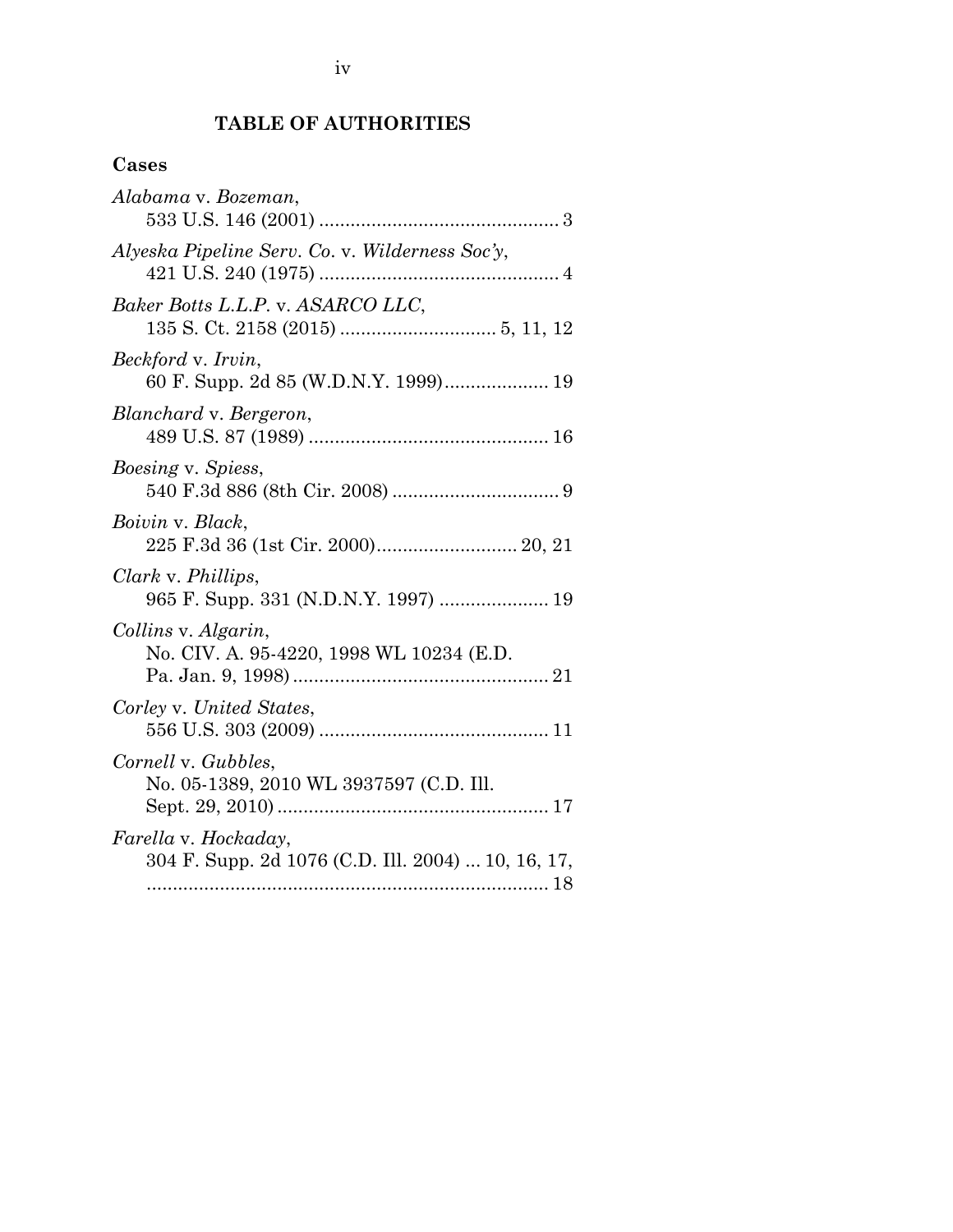| <i>Farrar</i> v. <i>Hobby</i> ,                                   |
|-------------------------------------------------------------------|
| Gevas v. Harrington,<br>No. 10-CV-493-SCW, 2014 WL 4627616 (S.D.  |
| Hall v. Terrell,<br>648 F. Supp. 2d 1229 (D. Colo. 2009)  19      |
| Hardt v. Reliance Standard Life Ins. Co.,                         |
| Hensley v. Eckerhart,                                             |
| Jackson v. Austin,<br>267 F. Supp. 2d 1059 (D. Kan. 2003) 14, 19  |
| Jellis v. Veath,<br>No. 3:10-CV-91-DGW, 2013 WL 1689061           |
| Johnson v. Daley,<br>117 F. Supp. 2d 889 (W.D. Wis. 2000) 16      |
| Johnson v. Daley,<br>339 F.3d 582 (7th Cir. 2003)  9, 19, 20, 22  |
| Kahle v. Leonard,                                                 |
| Kemp v. Webster,<br>No. CV 09-295-KHV, 2013 WL 6068344 (D.        |
| Lawrence v. Bowersox,<br>No. 4:97-cv-1135-CEJ, Dkt. 204 (E.D. Mo. |
|                                                                   |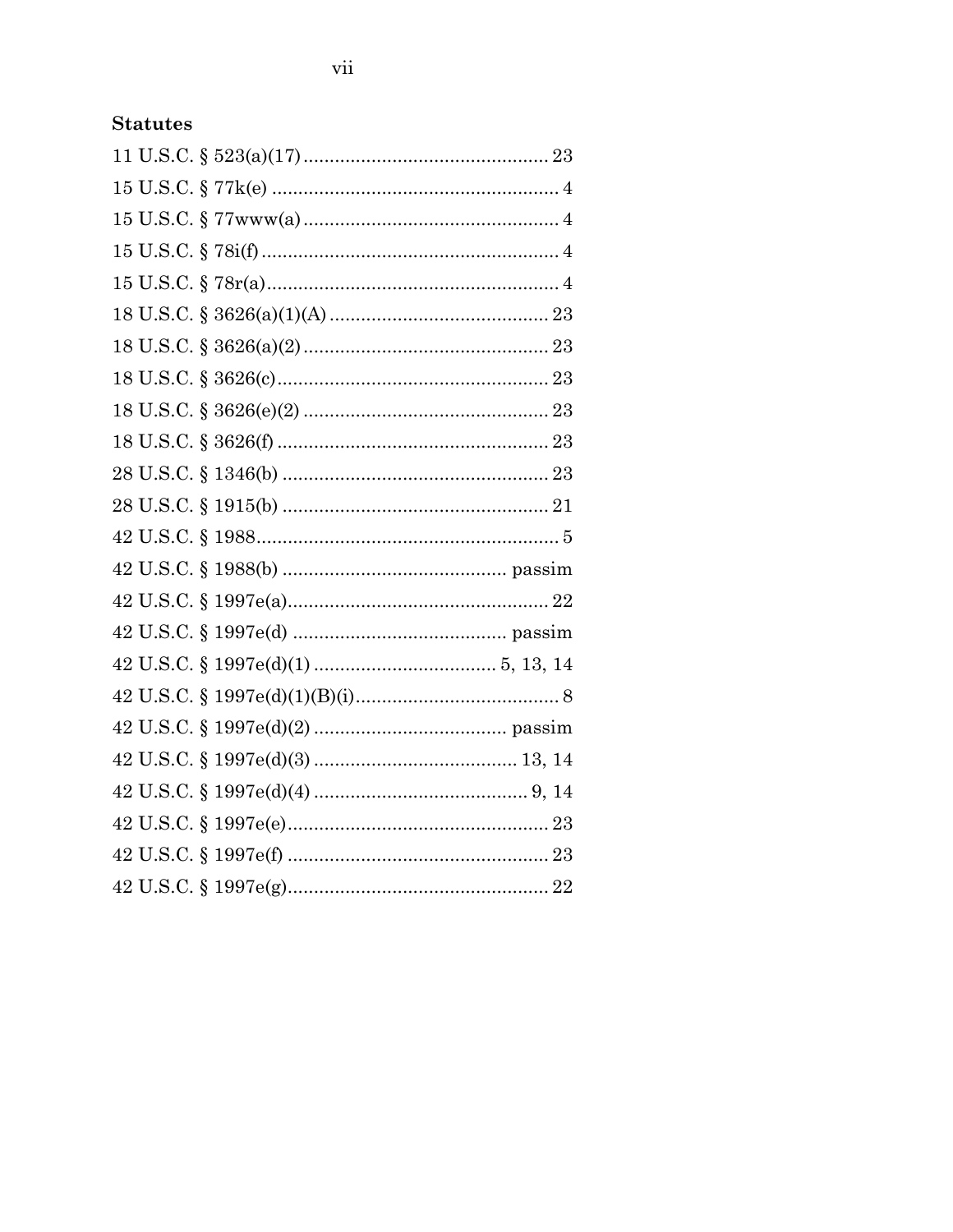| <b>Other Authorities</b>                     |  |
|----------------------------------------------|--|
| BLACK'S LAW DICTIONARY (10th ed. 2014) 8, 10 |  |
|                                              |  |

| BLACK'S LAW DICTIONARY (9th ed. 2009) 6   |
|-------------------------------------------|
| THE AMERICAN HERITAGE DICTIONARY,         |
| THE SHORTER OXFORD ENGLISH DICTIONARY (3d |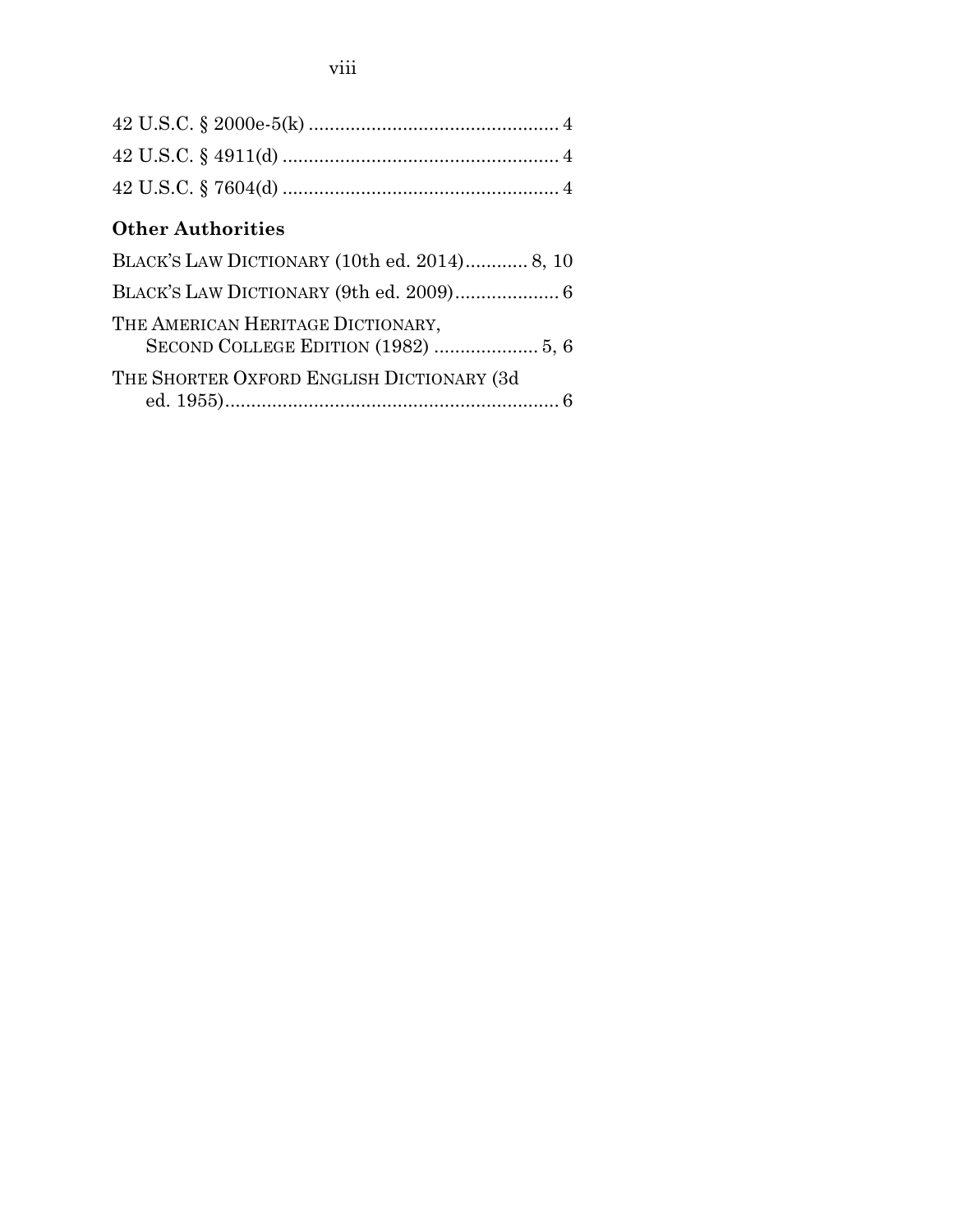#### **INTEREST OF AMICI CURIAE**

<span id="page-9-0"></span>As Congress recognized in enacting the Prison Litigation Reform Act, prisoner litigation against state officials is ubiquitous. While prisoners can obtain damages from state officials only in those officials' individual capacities and not directly from the State, the States frequently defend and indemnify those officials. Because it is often the States—and taxpayer dollars—that are responsible for any damages and associated awards of attorney's fees, the States have an interest in the proper interpretation of the PLRA's limitations on awards of attorney's fees. Specifically, § 1997e(d)(2) requires a prisoner who receives a money judgment to pay an award of attorney's fees in full up to the statutory cap of 25% of the judgment. 42 U.S.C. § 1997e(d)(2).

#### <span id="page-9-1"></span>**INTRODUCTION AND SUMMARY OF ARGUMENT**

In the Prison Litigation Reform Act, Congress imposed a series of limits on the amount of attorney's fees a prisoner can recover for winning a civil-rights claim. In addition to limits on the total amount and hourly rate for which a losing defendant may be held responsible, and on the type and scope of legal work that may be reimbursed, Congress required a prisoner who wins a money judgment to pay the attorney's fees by applying "a portion" of his judgment to "satisfy" the fees. 42 U.S.C. § 1997e(d)(2).

The word "satisfy" denotes full payment, meaning the statute contemplates that the prisoner will pay the fees in full. But Congress also ensured that the required offset would not swallow a prisoner's victory.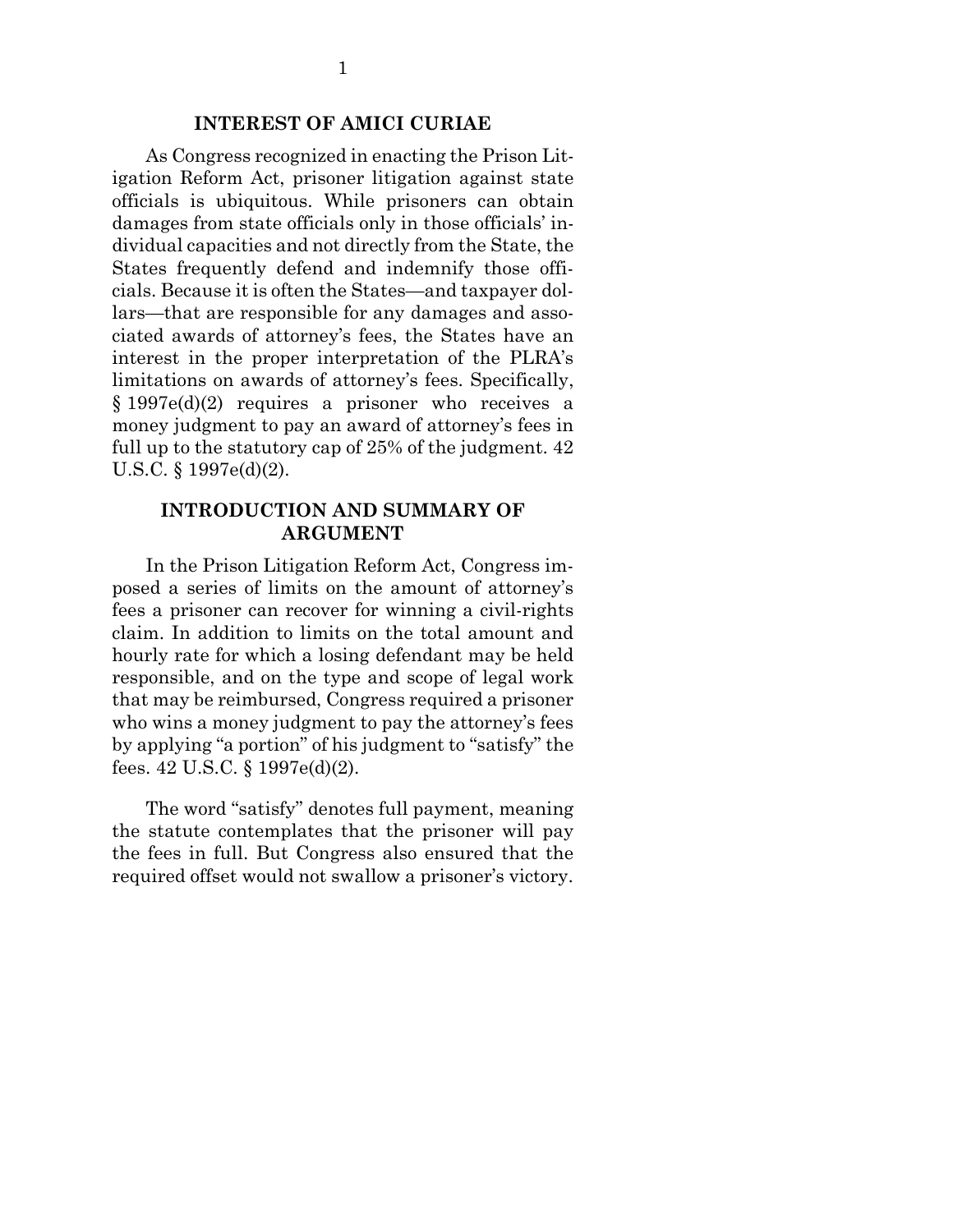It did so by putting a ceiling—"not to exceed 25 percent" of the judgment—on the amount the prisoner can be required to contribute. Thus, a prisoner is always guaranteed to keep at least 75% of his judgment, and more if his attorney's fees do not reach the statutory ceiling (for example, if 20% of the judgment would satisfy the fees).

This reading—that a prisoner must pay an award of attorney's fees in full up to the statutory cap of 25% of the judgment—is dictated by the statutory text. It gives meaning to Congress's command that a prisoner (in contrast to other civil-rights victors) "shall" contribute regardless of his prevailing status, and to Congress's choice of the word "satisfy." And it recognizes that the lower limit is automatically set by the amount of the judgment, just as all agree the upper limit is. The petitioner's reading, in contrast, allows courts to grant themselves discretion based on the fact that the plaintiff must pay a "portion" of the judgment—even though that portion is determined by math, not discretion—and in so doing to nullify Congress's decision that prisoners must satisfy the fees.

Reading the text to require the prisoner to pay up to the 25% cap is also consistent with the policies underlying the PLRA, which include bringing prisoners' litigation incentives in line with those of non-prisoners, in part by requiring prisoners to have a financial stake when they litigate, and limiting the costs that prisoner litigation imposes on defendants and taxpayers in both meritorious and non-meritorious suits.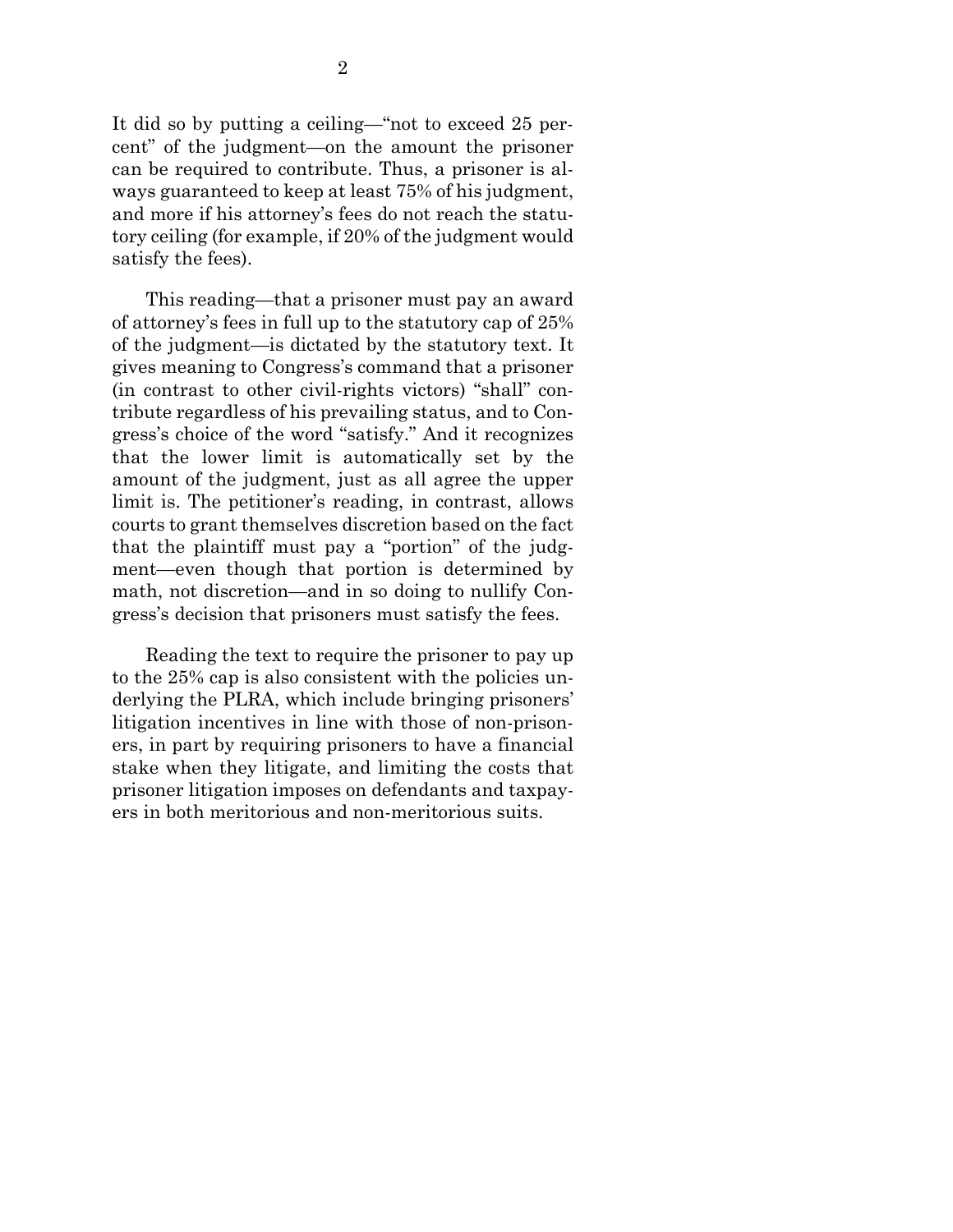#### **ARGUMENT**

<span id="page-11-1"></span><span id="page-11-0"></span>**I. Under § 1997e(d)(2)'s plain text, a prisoner who receives a money judgment must pay attorney's fees in full, so long as the fees do not exceed 25% of the judgment.**

#### <span id="page-11-2"></span>**A. The words "shall" and "satisfy" denote a mandatory payment that is to extinguish and fulfill an award of fees.**

Section 1997e(d)(2)'s text makes at least two points clear: (1) a prevailing prisoner *must* pay a portion of any attorney-fee award out of his judgment; and (2) the prisoner's contribution must *satisfy* the amount of the fee award up to 25% of the judgment.

*First*, the court *must* apply a portion of the prisoner's judgment to any award of attorney's fees. If the court awards a prevailing prisoner attorney's fees, the PLRA mandates that, in cases in which a prisoner receives a money judgment, "a portion of the judgment . . . *shall be applied*" to satisfy the fees. § 1997e(d)(2) (emphasis added). This language denotes a mandatory action—a "command" that "normally creates an obligation impervious to judicial discretion." *Lexecon Inc*. v. *Milberg Weiss Bershad Hynes & Lerach*, 523 U.S. 26, 35 (1998); *Alabama* v. *Bozeman*, 533 U.S. 146, 153 (2001) ("The word 'shall' is ordinarily 'the language of command.' "). The PLRA does not merely *allow for* a portion of the judgment to be applied to satisfy the attorney's fees. Contra *Siggers-El* v. *Barlow*, 433 F. Supp. 2d 811, 822 (E.D. Mich. 2006) ("The relevant portion of the PLRA allows for a portion of the plaintiff's judgment, not exceeding 25%, to be applied to satisfy the payment of attorney's fees."). It *requires* the court to apply a portion of the judgment to the fees.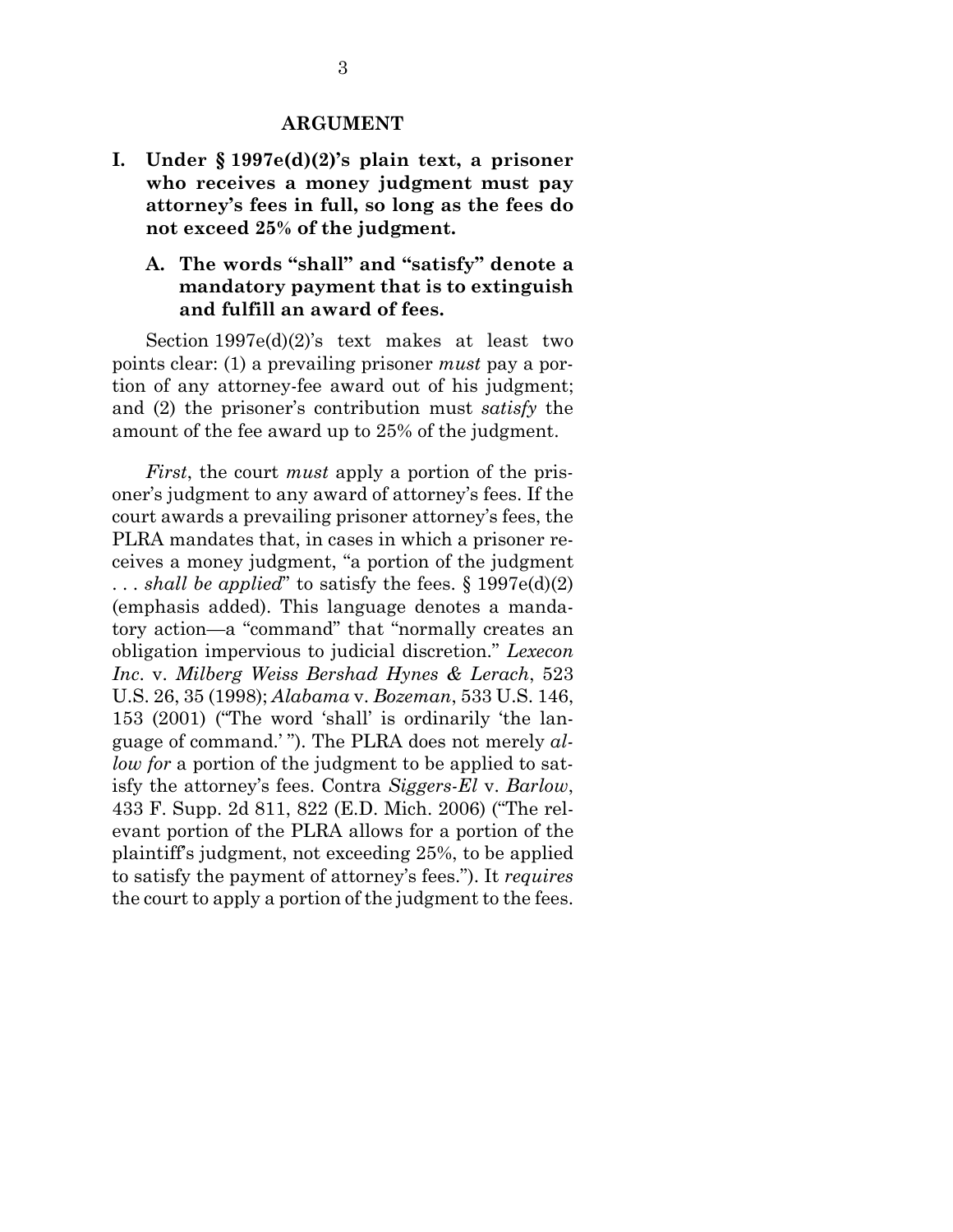When Congress wants the courts to have discretion in shifting fees, it has said so expressly. As this Court has observed, "Congress has specifically provided in the statutes allowing awards of fees whether such awards are mandatory under particular conditions or whether the court's discretion governs." *Alyeska Pipeline Serv*. *Co*. v. *Wilderness Soc'y*, 421 U.S. 240, 264 n.38 (1975). Indeed, Congress has expressly conferred discretion on courts in many statutes. E.g., 15 U.S.C. § 77k(e) ("[T]he court *may*, *in its discretion*, require an undertaking for the payment of the costs of such suit, including reasonable attorney's fees, and . . . such costs *may* be assessed in favor of [a prevailing] party litigant . . . if the court believes the suit or the defense to have been without merit  $\dots$ ."); 15 U.S.C. § 77www(a) ("[T]he court *may*, *in its discretion*, require an undertaking for the payment of the costs of such suit and assess reasonable costs, including reasonable attorneys' fees, against either party litigant, having due regard to the merits and good faith of the suit or defense."); 15 U.S.C. § 78i(f) ("[T]he court *may*, *in its discretion*, require an undertaking for the payment of the costs of such suit, and assess reasonable costs, including reasonable attorneys' fees, against either party litigant."); 15 U.S.C.  $\S 78r(a)$  (same); 42 U.S.C. § 2000e-5(k) ("[T]he court, *in its discretion*, *may* allow the prevailing party . . . a reasonable attorney's fee (including expert fees) as part of the costs . . . ."); 42 U.S.C. § 7604(d) ("The court . . . *may* award costs of litigation (including reasonable attorney and expert witness fees) to any party, *whenever the court determines such award is appropriate*."); 42 U.S.C. § 4911(d) (same) (all emphasis added).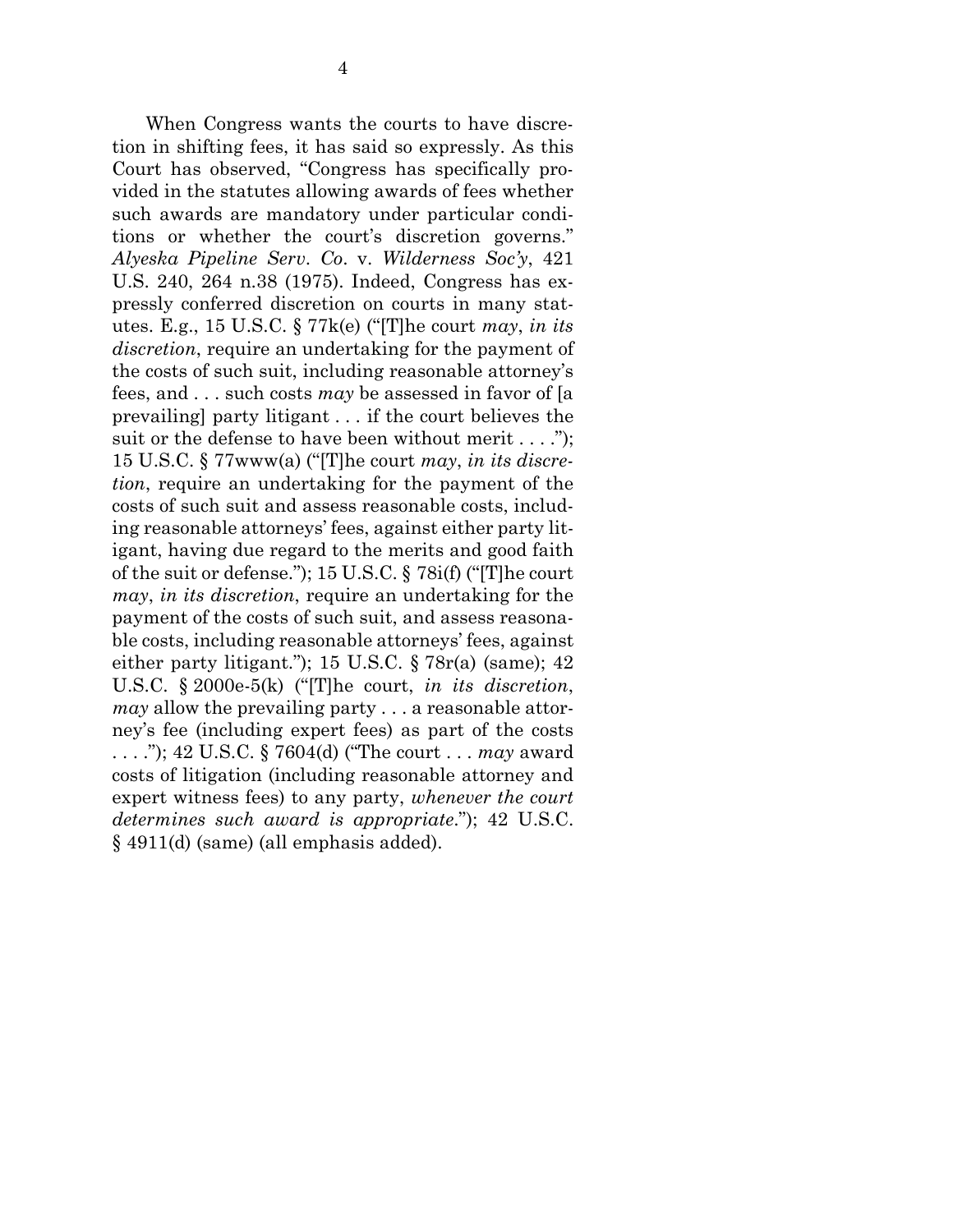But Congress did not include discretion-granting language in § 1997e(d)(2). In fact, § 1997e(d) provides particularly direct evidence that Congress chose not to grant discretion: § 1997e(d)(1) directly refers to § 1988, a provision that contains discretion-granting language, yet § 1997e(d) does not mirror § 1988's language. In § 1988, Congress expressly gave the courts discretion whether to shift fees: "the court, *in its discretion*, *may* allow the prevailing party . . . a reasonable attorney's fee[.]" § 1988(b) (emphasis added). That is, Congress read § 1988 when it was drafting the PLRA's fee-shifting statute and could easily have incorporated similar discretion-granting language into the PLRA, had it wanted to. But it did not. Cf. *Baker Botts L*.*L*.*P*. v. *ASARCO LLC*, 135 S. Ct. 2158, 2165 (2015) (noting that Congress's choice of fee-shifting language in a statute was "particularly telling" in light of "other provisions of the Bankruptcy Code" that "expressly" shift fees in a different way). Instead, if fees "are authorized under section 1988," § 1997e(d)(1)—that is, if the prisoner is "the prevailing party" and the fees are "reasonable," § 1988(b) then the prevailing prisoner must pay  $\S 1997e(d)(2)$ 's mandatory fee-contribution.

The fact that Congress instructed courts to apply "a portion" of the judgment to satisfy an award of attorney's fees also does not imply that courts have discretion to define the amount of the portion. It makes sense that Congress chose an indeterminate word such as "portion" here. "Portion" is defined as "a part of a whole." THE AMERICAN HERITAGE DICTIONARY, SECOND COLLEGE EDITION (1982). Congress has required a prisoner to contribute "a part" of his whole judgment to an award of attorney's fees, but only a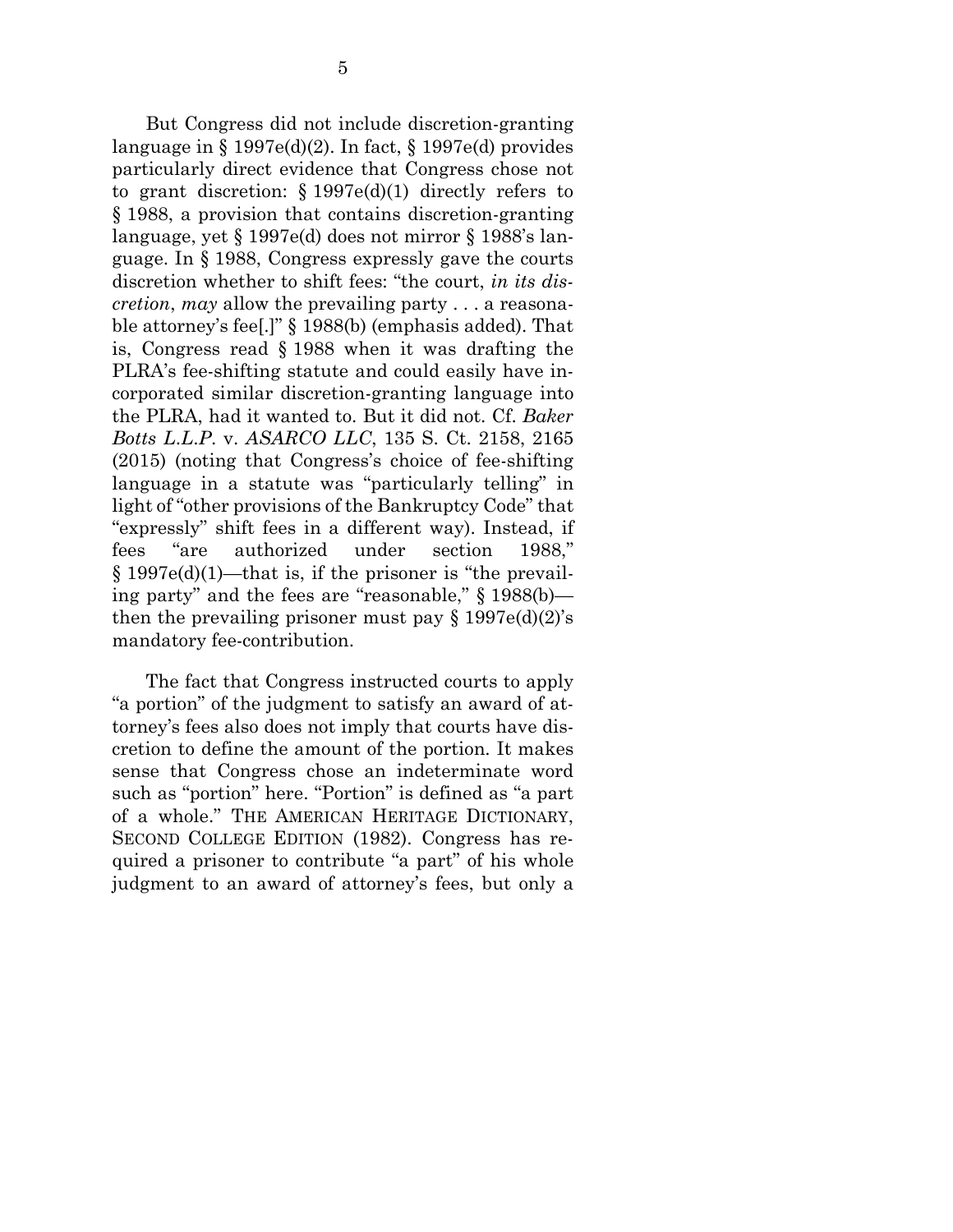part, as Congress has set the ceiling of the required contribution so that a prevailing prisoner is always guaranteed to keep at least 75% of any money judgment he receives (and possibly more, if the fees do not reach 25% of the judgment). The fact that the prisoner is required to contribute "a portion," or a part, of his judgment does not say anything about *the amount* of that part, or how it is to be determined. Instead, it simply reflects that the prisoner is not required to contribute his whole judgment.

*Second*, the prisoner's contribution must pay the fee award in full, up to the statutory ceiling of 25% of the judgment. That is because the PLRA requires the court to apply a portion of the prisoner's judgment "to satisfy" the amount of the attorney's fees. § 1997e(d)(2). The word "satisfy" denotes full payment. Black's Law Dictionary, for example, defines "satisfaction" in relevant part to mean to "extinguish" or "fulfill[ ]" a legal or moral obligation; for example, "the payment *in full* of a debt." BLACK'S LAW DICTION-ARY (9th ed. 2009) (emphasis added). It similarly defines "satisfaction of judgment" as "[t]he *complete* discharge of obligations under a judgment," defines "satisfaction of lien" as "[t]he fulfillment of *all* obligations made the subject of a lien," and defines "satisfaction of mortgage" as "[t]he *complete* payment of a mortgage." *Id*. (emphasis added); accord THE SHORTER OX-FORD ENGLISH DICTIONARY (3d ed. 1955) (defining "satisfy," with reference to a debt or obligation, as "[t]o pay off or discharge fully"; "[t]o pay"); THE AMERICAN HERITAGE DICTIONARY, SECOND COLLEGE EDITION (1982) (defining satisfy in relevant part as "[t]o discharge an obligation"). While it is true that Congress capped at 25% of the judgment the amount a prisoner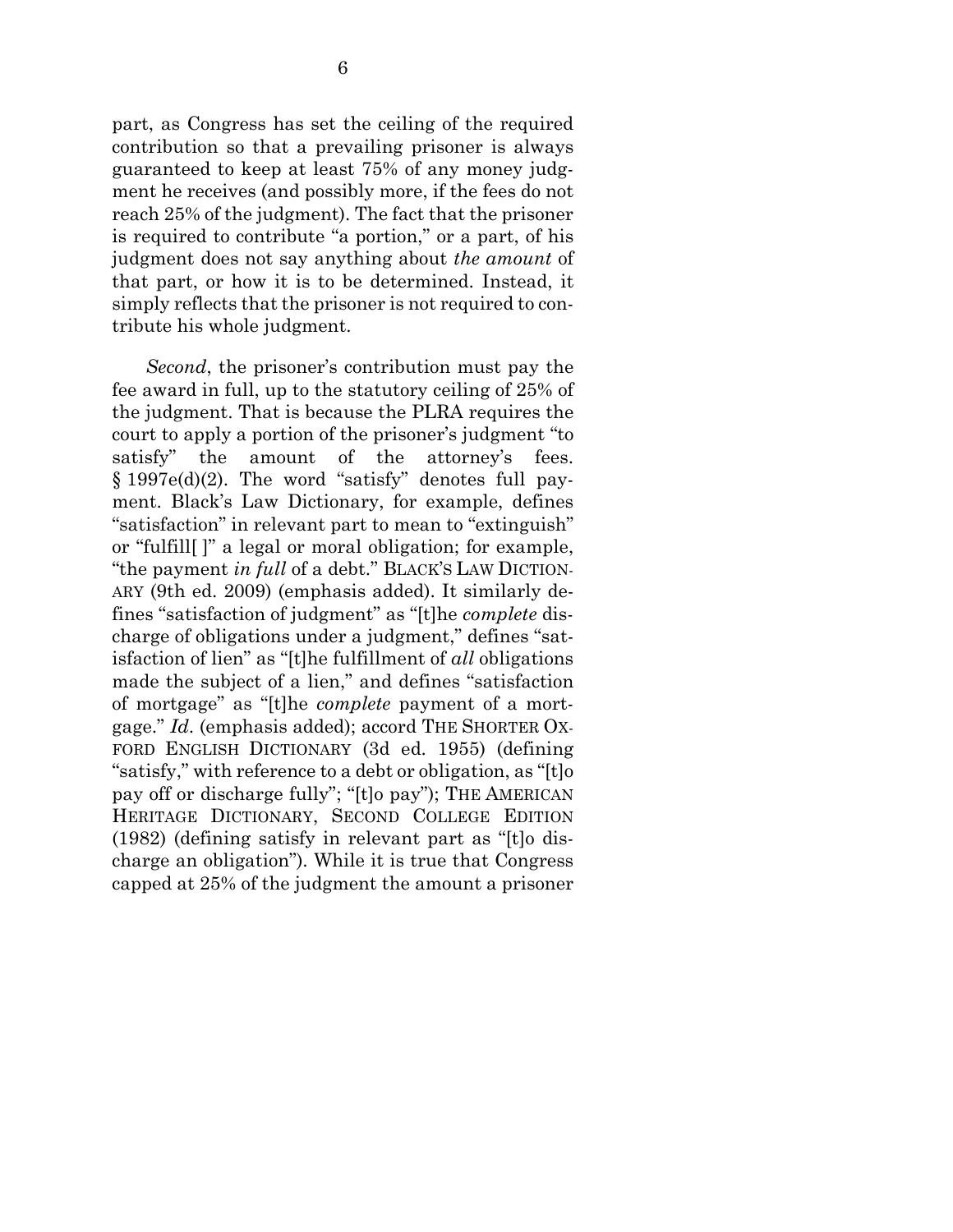must contribute to fees, its use of the word "satisfy" indicates that, subject to that cap, a prisoner's judgment is to "extinguish," "fulfill[ ]," or "complete[ly] discharge" any attorney-fee award.

One more point confirms the mandatory nature of the plaintiff's contribution: there is no indication in the text that Congress intended to treat the *upper limit* on the plaintiff's contribution as *mandatory* while treating the *lower limit* as *discretionary*. All agree that the upper limit is mandatory—a plaintiff could not be required to pay more than 25% of the judgment to his attorneys. And nothing in the text treats the lower limit any differently. Rather, the lower limit is automatically set by the actual numbers of the judgment and the attorney's fees.

For example, if the prisoner wins a \$100,000 judgment and is granted \$20,000 in attorney's fees, then the "portion" of the judgment that will be applied to "satisfy" the amount of the fee award will be 20%, or \$20,000. And where the fee award can be fully satisfied, as in this example, without requiring the plaintiff's payment to exceed 25%, there is no excess that needs to be paid by the defendant. If, on the other hand, the fees exceed 25% of the judgment—say the fees are \$30,000 instead of \$20,000—then the "portion" of the judgment that will be applied to "satisfy" the fees will be 25% of the judgment (the statutorily capped percentage), or \$25,000, and the defendant will be responsible for "the excess" of \$5,000.

As these examples show, the amount of the "portion" of the judgment that a plaintiff must pay is an automatic, mathematical function of the percentage that the fee award is of the judgment itself. This is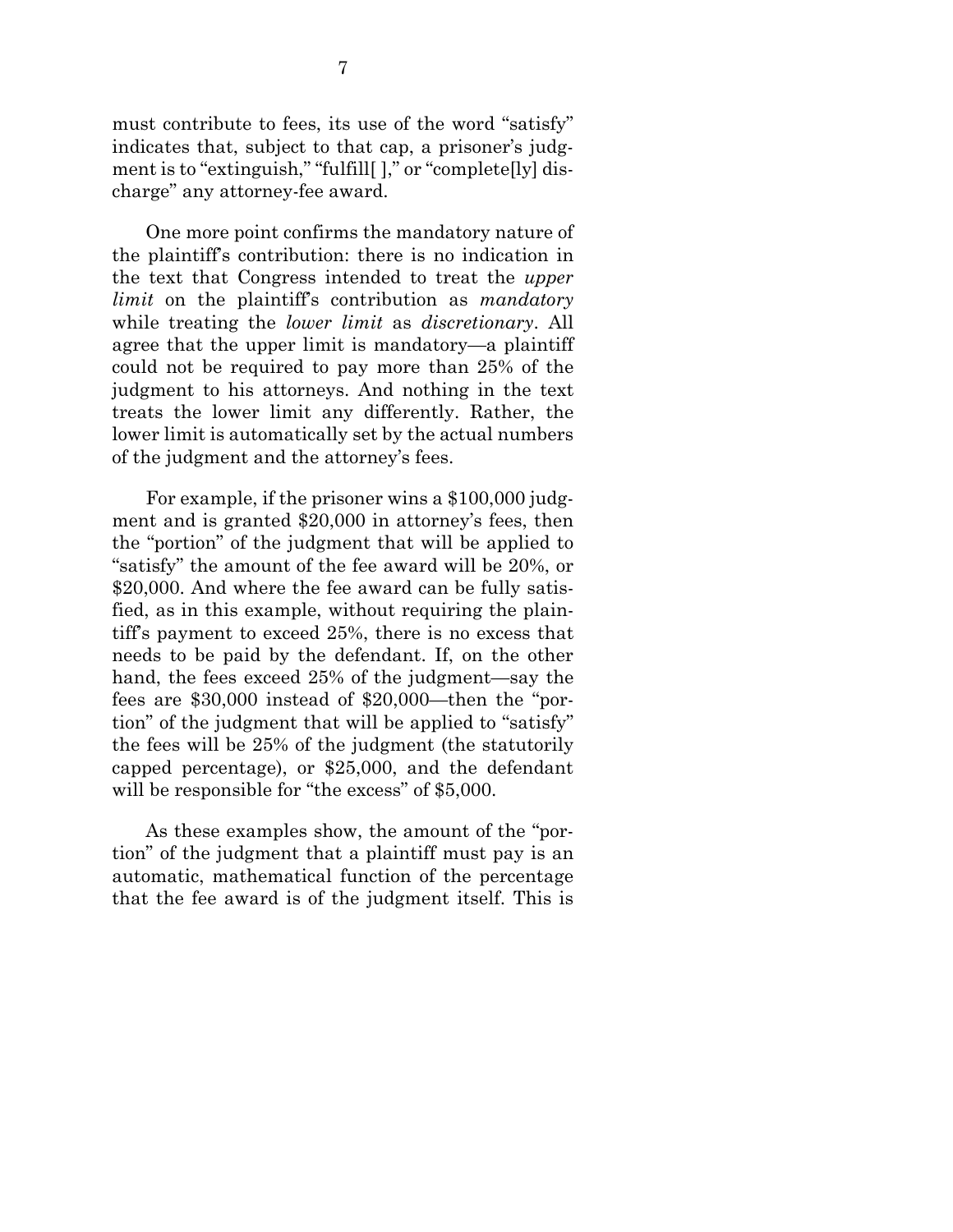consistent with how the rest of § 1997e(d) works: just as the plaintiff's fee-contribution cap is a function of the amount of the judgment,  $\S 1997e(d)(2)$  ("a portion of the judgment (not to exceed 25 percent)"), and just as the defendant's fee-contribution cap is a function of the amount of the judgment,  $\S 1997e(d)(2)$  ("not greater than 150 percent of the judgment"), and just as the fees allowable in the first place are a function of the judgment,  $\S 1997e(d)(1)(B)(i)$  (they must be "proportionally related to" it), it makes sense that the plaintiff's minimum contribution is also a function of the judgment. In short, both the upper limit *and* the lower limit are mandatory, not discretionary.

#### <span id="page-16-0"></span>**B. The words "exceed" and "excess" confirm that the prisoner is the first line of payment up to 25% of the judgment.**

The words "exceed" and "excess" point to the same conclusion. Congress instructed that a prevailing prisoner's required contribution to a fee award is not to "exceed" 25% of the judgment, and then, in the next sentence, instructed that the defendant is to pay "the excess" (so long as the fees are not greater than 150% of the judgment). § 1997e(d)(2); BLACK'S LAW DICTION-ARY (10th ed. 2014) (defining "excess" as "[t]he amount or degree by which something is greater than another"). By choosing these words, Congress indicated that the defendant's obligation to pay "the excess" refers to the figure that the prisoner's fee contribution may not "exceed"—that is, to the amount exceeding 25% of the judgment. Up until that 25% point, the prisoner's judgment "shall" "satisfy" the fees.

Limiting the defendant's obligation to "the excess" shows Congress's intention that a prevailing prisoner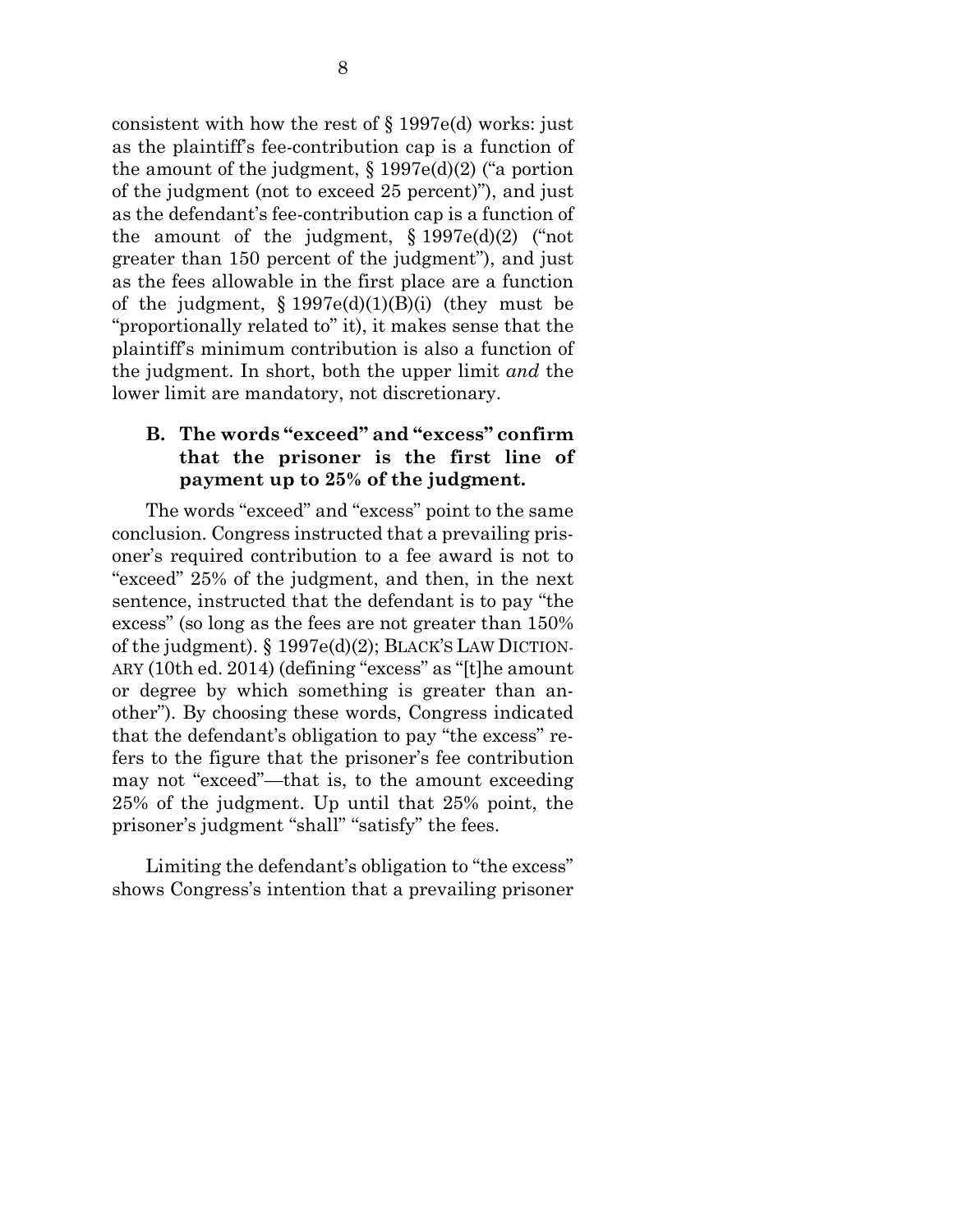be the first line of payment for his own attorneys. After the court "satisf[ies]" the fee award with a portion of the judgment not exceeding 25%, the PLRA provides that the defendant shall pay "the excess" (up to 150% of the judgment). That is to say, a defendant's obligation to pay the attorney's fees does not kick in until after the prevailing plaintiff's initial contribution. Thus, the PLRA requires prisoner plaintiffs to remain the first line of payment for their attorneys, even when the court chooses under § 1988(b) and § 1997e(d) to require the losing defendant to pay the "excess" of the prisoner's attorney's fees that exceed 25% of the judgment.

And the prisoner may also be the *last* line of payment: If the fees exceed 150% of the judgment or otherwise exceed the limits § 1997e(d) sets on the type or hourly rate of work that may be reimbursed, the prisoner is free to pay his attorney the difference, so long as he uses his own money and not the defendant's.  $§ 1997e(d)(4).$ 

#### <span id="page-17-0"></span>**C. Requiring a prisoner to pay fees in full up to the statutory cap is necessary to give meaning to the words of the statute.**

If courts have discretion to require a prisoner to contribute less than the full amount of his attorney's fees when the fees do not exceed 25% of the judgment, that necessarily means that a court could require the prisoner to contribute only a nominal, or *de minimis*, amount toward his fees. Indeed, that is exactly what a number of courts have done. E.g., *Boesing* v. *Spiess*, 540 F.3d 886, 892 (8th Cir. 2008) (applying 1% of prisoner's \$25,000 judgment toward attorney's fees); *Johnson* v. *Daley*, 339 F.3d 582, 585 (7th Cir. 2003)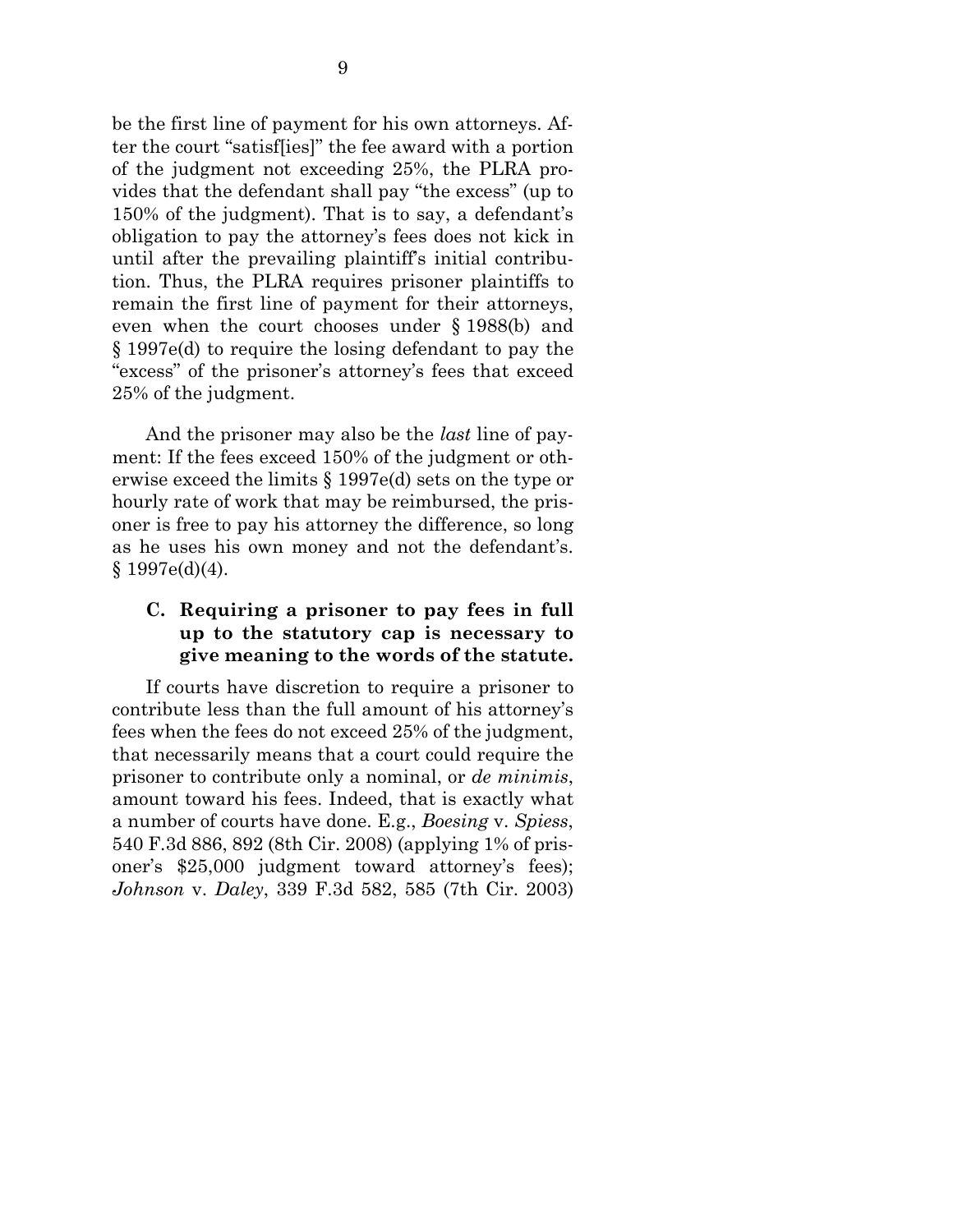(en banc) (district court ordered prisoner to pay only \$200 (or 0.005%) of \$40,000 judgment toward fees); *Rodriguez* v. *Cty*. *of Los Angeles*, 96 F. Supp. 3d 1012, 1026 (C.D. Cal. 2014) (requiring prisoner to pay 1%); *Siggers-El*, 433 F. Supp. 2d at 822–23 (requiring prisoner to pay \$1 from \$219,000 judgment toward \$90,875.95 fee award). Reading the PLRA this way nullifies the text of the statute in at least two ways.

*First*, it nullifies Congress's mandate that the court "shall" apply a portion of the judgment to "satisfy" the attorney's fees. A court has no discretion under the PLRA *not* to require a prisoner to pay a portion from his judgment to satisfy the fees—but that is effectively what courts do when they require a prevailing prisoner to contribute only a nominal amount of the judgment toward fees, such as 1% or \$1. "Nominal" is defined in relevant part as "[e]xisting in name only," or "trifling, esp[ecially] as compared to what would be expected." BLACK'S LAW DICTIONARY (10th ed. 2014). Even courts that have read  $\S 1997e(d)(2)$  as granting discretion to set the amount have understood that requiring only a nominal contribution does not "honor[ ] [Congress's] intent to hold the plaintiff responsible for a portion of the attorneys' fees awarded." *Farella* v. *Hockaday*, 304 F. Supp. 2d 1076, 1081 (C.D. Ill. 2004) (requiring prisoner to contribute 10% of judgment toward attorney's fees, noting that 10% is "more than a de minimis amount"). By allowing prevailing prisoners to make "trifling" contributions toward attorney's fees—contributions that "[e]xist[ ] in name only"—courts have nullified Congress's choice of the words "shall" and "satisfy."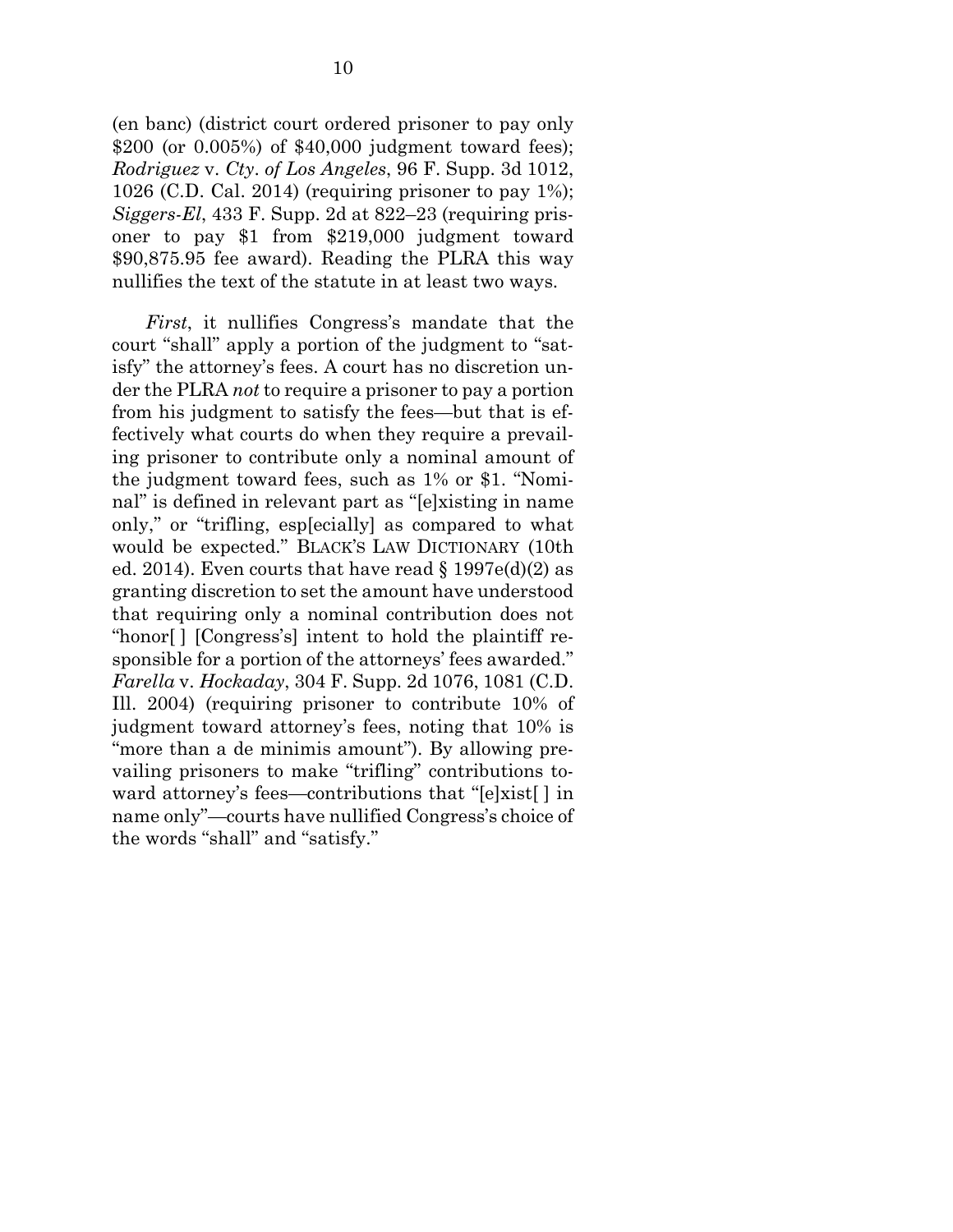*Second*, allowing a prisoner to contribute only a nominal amount nullifies Congress's instruction to treat prevailing prisoners *differently* than prevailing non-prisoners. Congress, through the PLRA, has expressed a judgment that, *in contrast to § 1988(b)*, a court *may not* pay a prevailing prisoner's attorney solely through funds of the defendant.  $\S 1997e(d)(2)$ . No corresponding provision in § 1988(b) requires a prevailing non-prisoner to pay a portion of his own attorney's fees. This shows that Congress wanted courts to treat prevailing prisoners differently than other prevailing plaintiffs under § 1988(b). This Court must presume that Congress intended this difference to be meaningful, *Corley* v. *United States*, 556 U.S. 303, 314 (2009) (statutes construed to give effect to all provisions); *Stone* v. *INS*, 514 U.S. 386, 397 (1995) (Congress intends amendments to have "real and substantial effect")—but the difference evaporates if a court has discretion to require only a nominal contribution from the prisoner under  $\S 1997e(d)(2)$ .

<span id="page-19-0"></span>**D. In contrast to § 1988, which allows a plaintiff to pay no fees, § 1997e(d)(2) does not allow fully setting aside the American Rule.**

The usual rule for litigation is this country is that "[e]ach litigant pays his own attorney's fees, win or lose, unless a statute or contract provides otherwise." *Baker Botts*, 135 S. Ct. at 2164 (quoting *Hardt* v. *Reliance Standard Life Ins*. *Co*., 560 U.S. 242, 252–53 (2010)). This "bedrock principle," known as the "American Rule," has deep roots in our common law. *Id*. at 2164, 2169. Accordingly, this Court "will not deviate from the American Rule absent explicit statutory au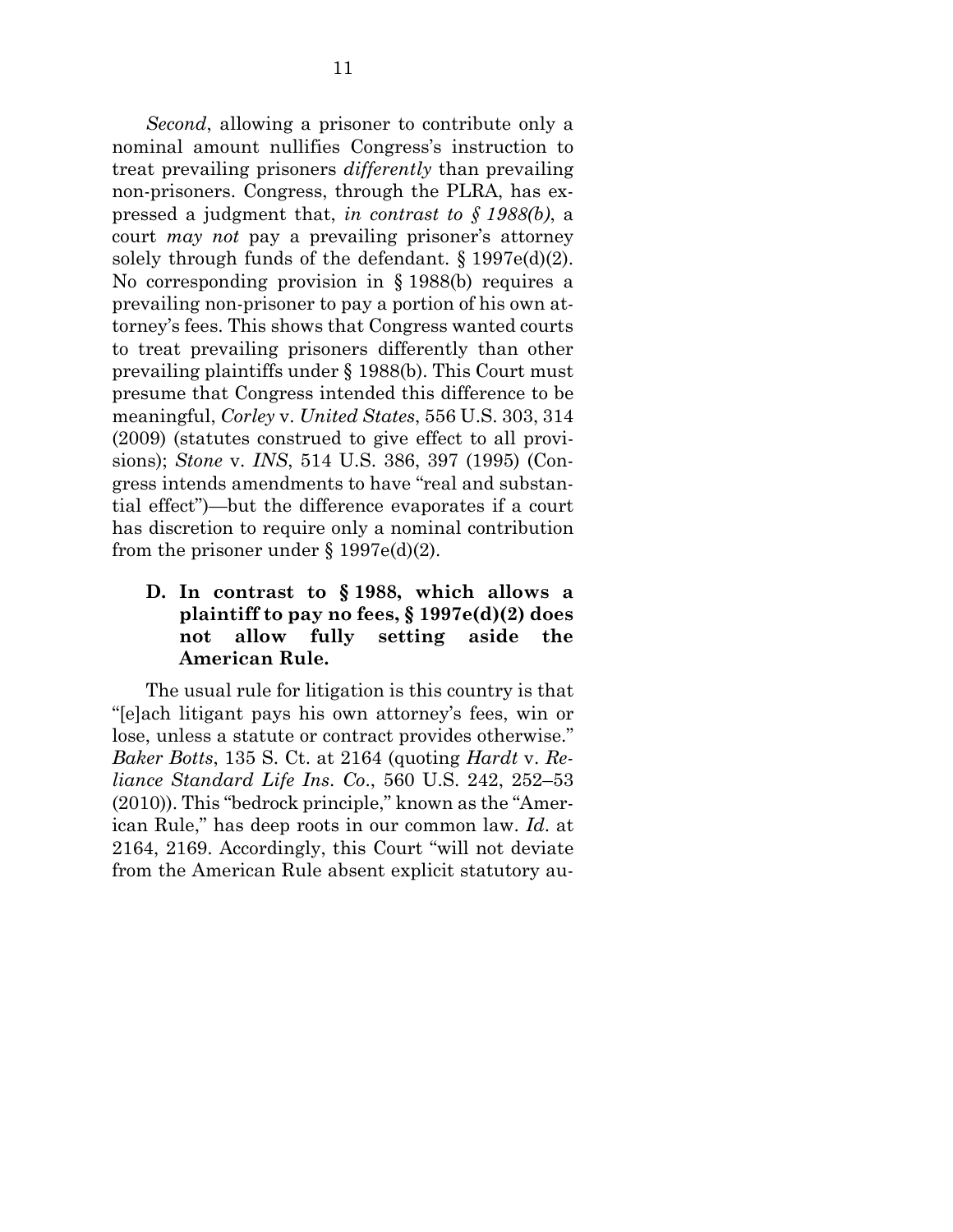thority." *Id*. at 2164 (internal quotations omitted). Instead, this Court reads any fee-shifting statutes with a presumption favoring the American Rule that each litigant pays his own fees. *Baker Botts*, 135 S. Ct. at 2164.

While Congress has permitted full fee-shifting for prevailing civil-rights plaintiffs, it has forbidden full fee-shifting for prevailing prisoners. In civil-rights cases, Congress has given courts discretion to "allow the prevailing party, other than the United States, a reasonable attorney's fee as part of the costs," with certain limited exceptions. § 1988(b). A party seeking attorney's fees must show (1) that it is a prevailing party, and (2) that the request is reasonable. *Farrar*  v. *Hobby*, 506 U.S. 103, 109–14 (1992). In fact, the default expectation is that a prevailing civil-rights plaintiff *will* have attorney's fees shifted to the defendant: this Court has held that a prevailing plaintiff "should ordinarily recover an attorney's fee unless special circumstances would render such an award unjust," reasoning that "[t]he purpose of § 1988 is to ensure effective access to the judicial process for persons with civil rights grievances." *Hensley* v. *Eckerhart*, 461 U.S. 424, 429 (1983) (citations and quotations omitted). A prevailing defendant, in contrast, "may recover an attorney's fee only where the suit was vexatious, frivolous, or brought to harass or embarrass the defendant." *Id*. at 429 n.2.

But for prisoner litigation, Congress created a different rule. Instead of expressly permitting full deviation from the American Rule, as it had in civil-rights cases generally, Congress in the PLRA placed a num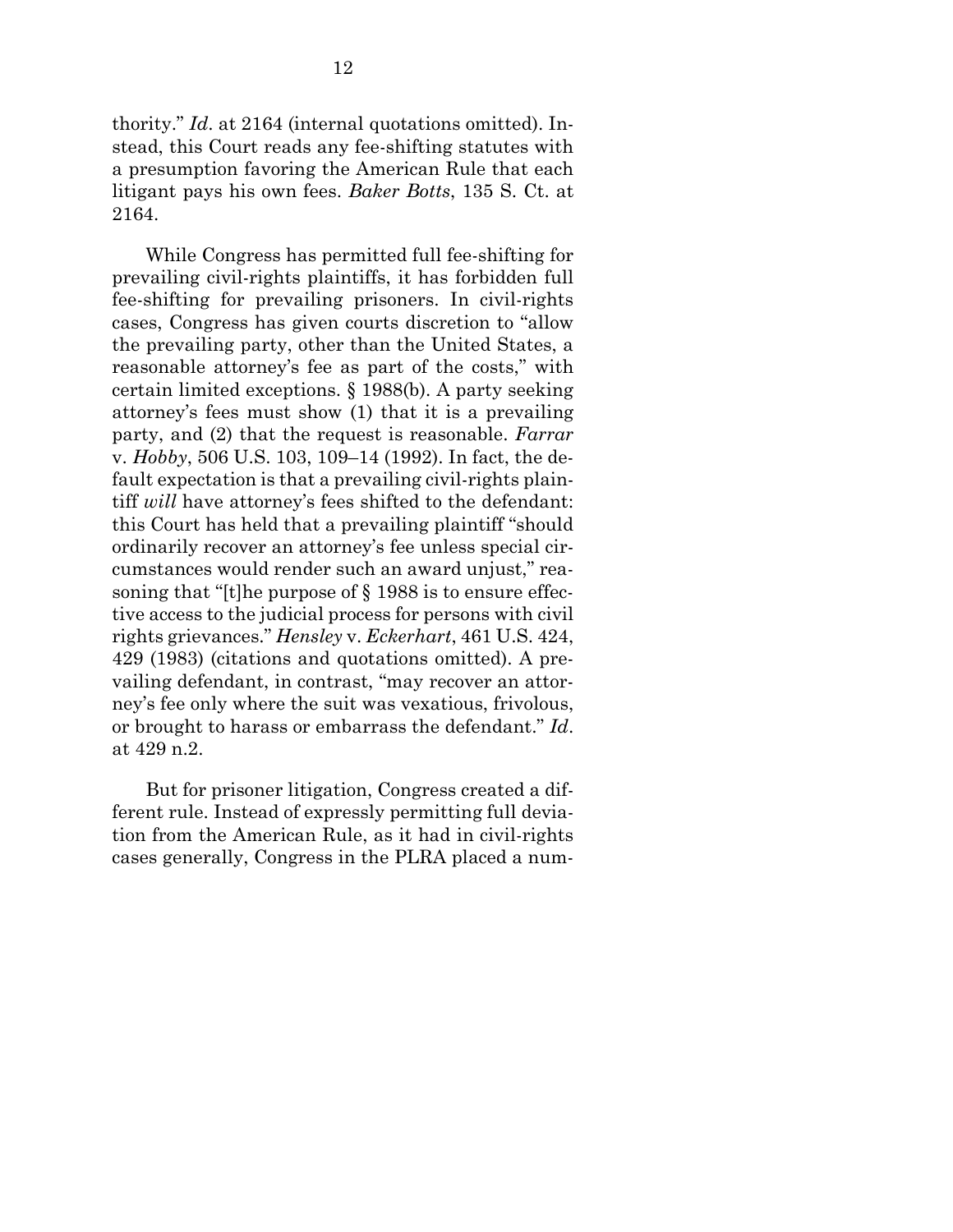ber of limits on the fees that courts may award to prevailing prisoner plaintiffs. § 1997e(d). As detailed in Part II.A, the PLRA limits the scope of legal work that may be reimbursed,  $\S 1997e(d)(1)$ ; caps at 150% of the judgment the total amount a losing defendant can be required to pay,  $\S 1997e(d)(2)$ ; and caps the hourly rate a defendant can be required to cover at no greater than 150% of the statutory hourly rate for court-appointed counsel,  $\S 1997e(d)(3)$ . Section  $\S 1997e(d)(2)'s$ limitation on fee shifting—i.e., requiring a prisoner who wins a money judgment to contribute to any attorney's fee award—is consistent with these other limits. Adopting the petitioner's interpretation, in contrast, would allow a court to award fees just as if the American Rule had been fully eliminated, by allowing a prisoner to shift all but a nominal amount onto the losing defendant.

#### <span id="page-21-0"></span>**II. The statutory context further confirms this reading.**

Examining  $\S 1997e(d)(2)$  in its statutory context further confirms that Congress expected prevailing prisoners to pay in full an award of attorney's fees up to the statutory cap of 25% of the judgment.

#### <span id="page-21-1"></span>**A. Multiple parts of § 1997e(d)** *limit* **the amount of attorney's fees for which a defendant may be held responsible.**

The language requiring prisoners to put "a portion" of the judgment toward fees exists in a subsection that sets out a series of *limitations* on the amount a losing defendant can be required to contribute to the prisoner's attorney fees. Each part of subsection (d) limits the fees a defendant must pay: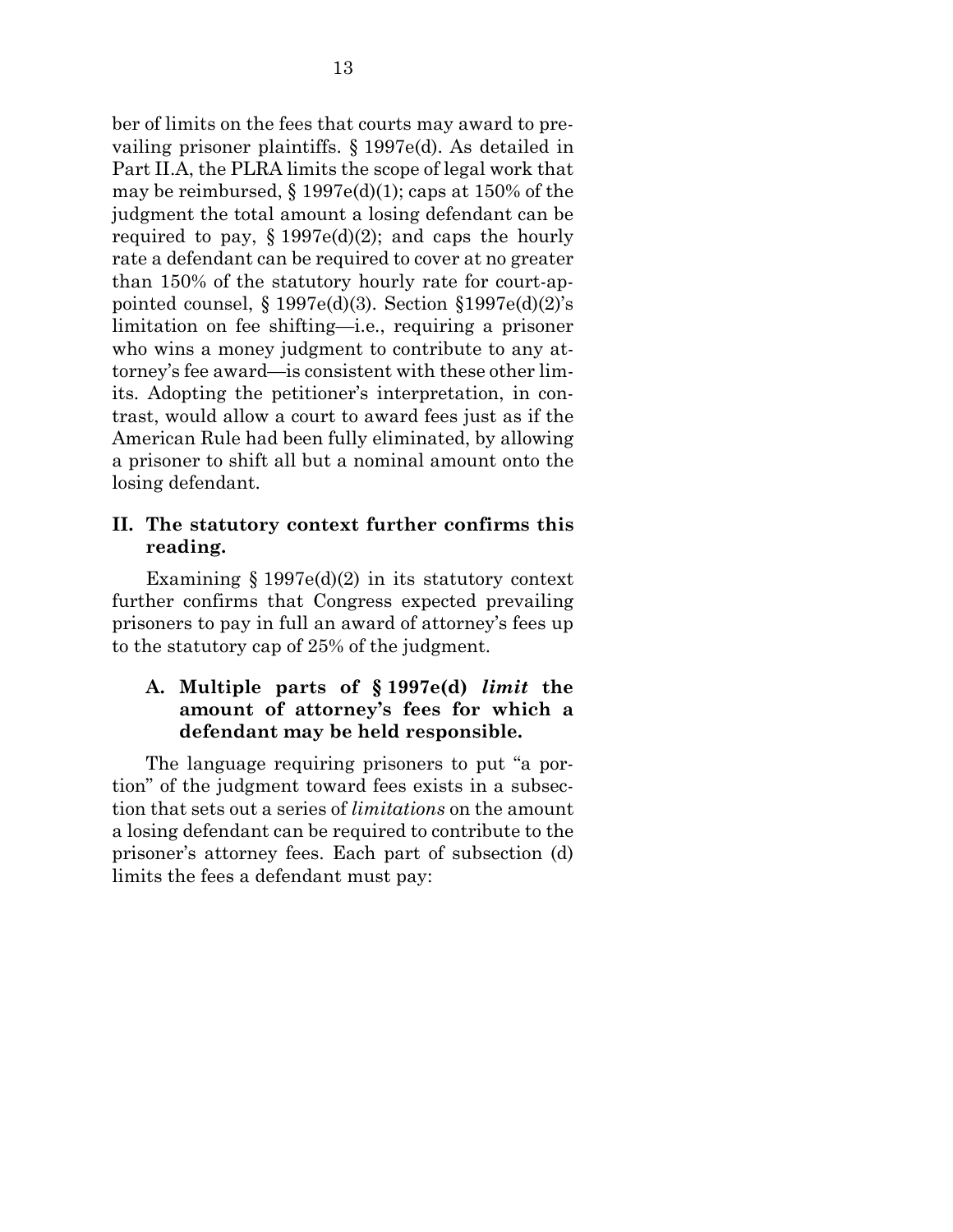- Subsection  $(d)(1)$  limits the type and scope of legal work that a defendant must reimburse, requiring the fee to be "directly and reasonably incurred in proving an actual violation of the plaintiff's rights" and be either "proportionately related to the court ordered relief" or "directly and reasonably incurred" in enforcing the court-ordered relief.
- Subsection  $(d)(2)$  caps the total amount a defendant must reimburse, limiting an award of attorney's fees to 150% of the judgment.
- Subsection  $(d)(3)$  caps the hourly rate for which a defendant is responsible, specifying that an attorney's hourly rate can be no greater than 150% of the statutory hourly rate for court-appointed counsel.
- Subsection  $(d)(4)$  allows a prisoner to pay his attorney a higher fee than is permitted under Subsection (d), but only if he uses his own money and not the defendant's.

Within this subsection that imposes solely limitations on the amount of fees for which a losing defendant may be held responsible, subsection (d)(2) reads most naturally as requiring the prevailing prisoner to pay as much of his own fees as possible up to the statutory cap of 25% of the judgment. *Jackson* v. *Austin*, 267 F. Supp. 2d 1059, 1071 (D. Kan. 2003) (holding that this is the most plausible interpretation, "especially given the other limits that Section 1997e places on both prisoners and the courts"); *Searles* v. *Van Bebber*, 64 F. Supp. 2d 1033, 1042 (D. Kan. 1999) (same),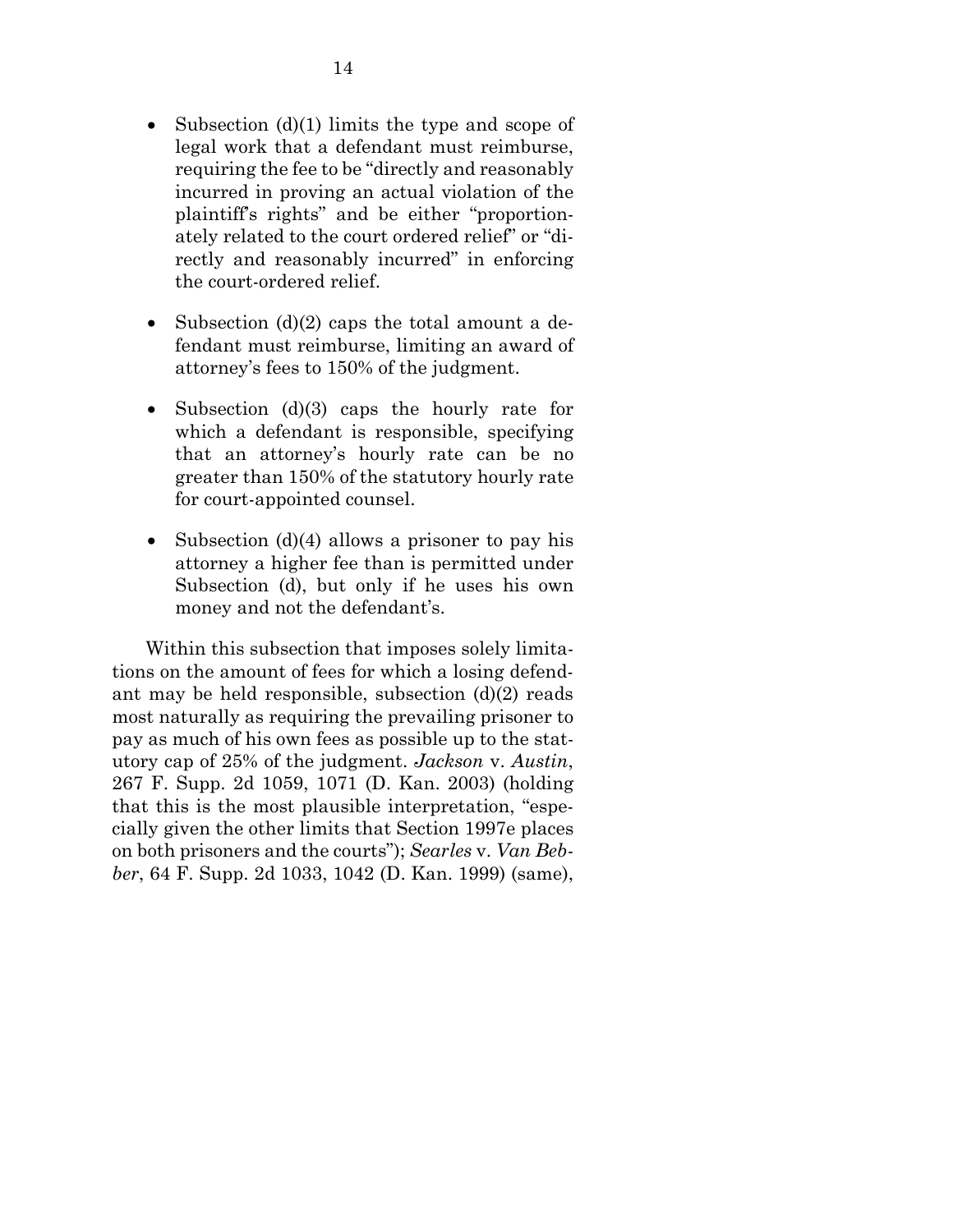vacated and remanded on other grounds, 251 F.3d 869 (10th Cir. 2001).

#### <span id="page-23-0"></span>**B. The petitioner's proposed reading allows a form of double-counting.**

Reading the PLRA to give courts discretion to set the amount of a prisoner's required fees contribution allows courts to treat prisoners the same as non-prisoners—it allows courts to use considerations that already factored into the amount of the *judgment* to also increase the percentage of *fees* that the defendant must pay, in spite of Congress's intent in the Prison Litigation Reform Act to treat prisoners differently from non-prisoners.

Consider, for example, a prisoner and a non-prisoner who won identical judgments for an identically severe civil-rights violation. The non-prisoner would "ordinarily recover" all of the fees, "unless special circumstances would render such an award unjust," *Hensley*, 461 U.S. at 429 (quotations omitted), which means the non-prisoner would pay 0% of the fees and the non-prisoner's defendant would pay 100% of the fees. But as explained above, § 1997e(d) shows that prisoners are supposed to be treated differently from non-prisoners, even after proving a constitutional violation. So if a court factors, for example, the egregiousness of the constitutional violation into the fee-shifting and allocates the fees on that basis, then the court effects a form of double-counting: it uses a factor already accounted for in the judgment (the egregiousness of the constitutional violation) to allocate fees, overriding Congress's decision to treat prisoners *and their judgments* differently.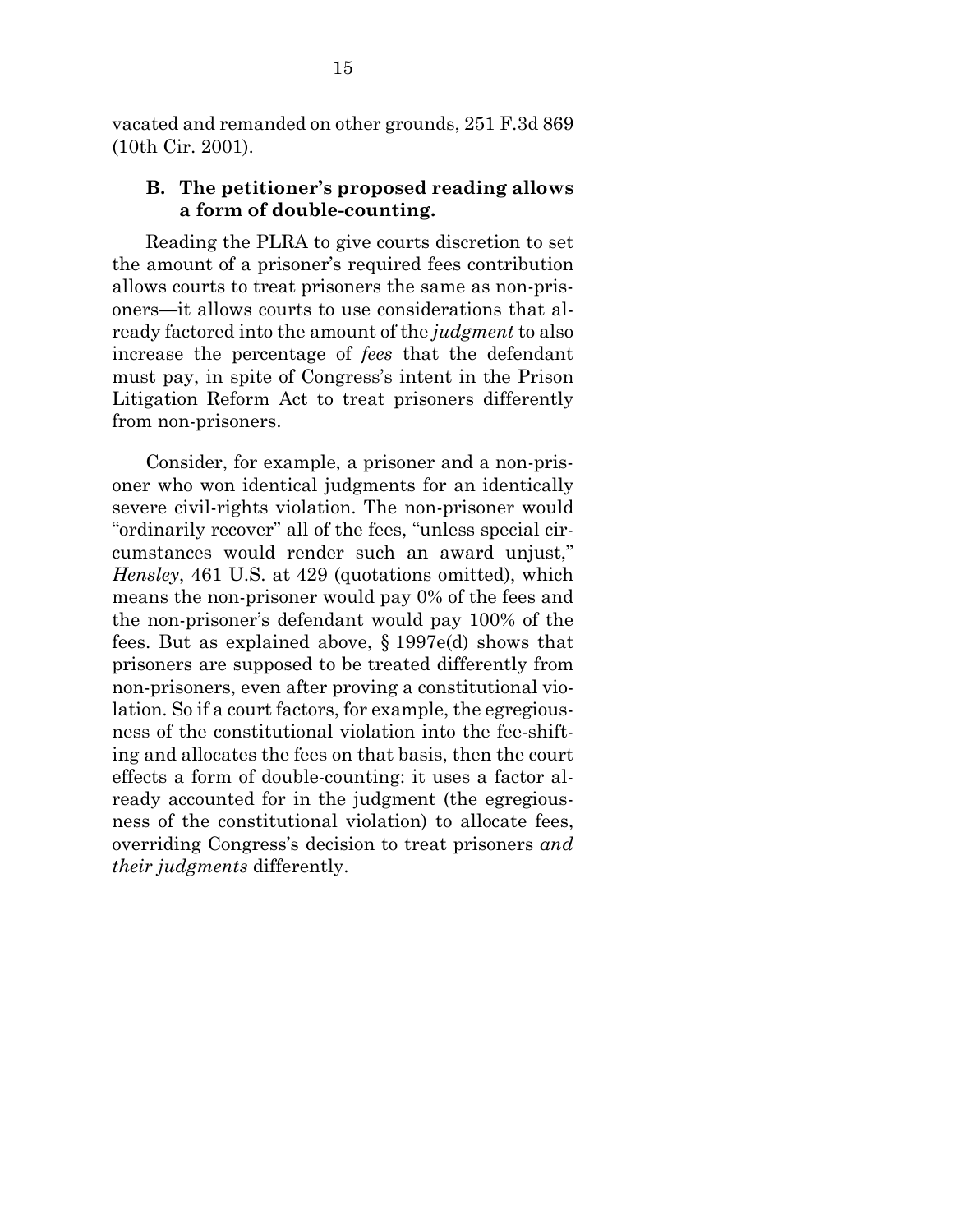Numerous courts have cited the severity of the constitutional violation or the existence of punitive damages as a reason to lower the prisoner's mandatory contribution under Section 1997e(d)(2). E.g., Pet. Br. 22–23 (collecting cases); *Siggers-El*, 433 F. Supp. 2d at 822–23; *Farella*, 304 F. Supp. 2d at 1081–82; *Morrison* v. *Davis*, 88 F. Supp. 2d 799, 811 (S.D. Ohio 2000); *Johnson* v. *Daley*, 117 F. Supp. 2d 889, 905 (W.D. Wis. 2000), rev'd, 339 F.3d 582 (7th Cir. 2003). But Congress presumably was well aware that the severity of the constitutional violation would be factored into the underlying judgment, including via punitive damages, yet Congress still chose to require the prevailing prisoner to contribute to his own legal fees, without qualification. *Miles* v. *Apex Marine Corp*., 498 U.S. 19, 32 (1990) ("We assume that Congress is aware of existing law when it passes legislation.").

Other factors might be double counted in a similar way. For example, the main reason to grant a prevailing plaintiff attorney's fees under § 1988(b) is that Congress intended the fee-shifting to encourage civilrights enforcement: "[t]he purpose of § 1988 is to ensure effective access to the judicial process for persons with civil rights grievances." *Hensley*, 461 U.S. at 429 (citations and quotations omitted); accord *Blanchard* v. *Bergeron*, 489 U.S. 87, 95 (1989) ("The intention of Congress was to encourage successful civil rights litigation . . . ."). But even though the existence of a civilright violation is already included in the threshold calculus whether to award fees *at all* under § 1988(b), courts have relied *again* on the existence of a constitutional violation to lower the amount a prevailing prisoner will contribute to his fee award under § 1997e(d)(2). E.g., *Morrison*, 88 F. Supp. 2d at 811;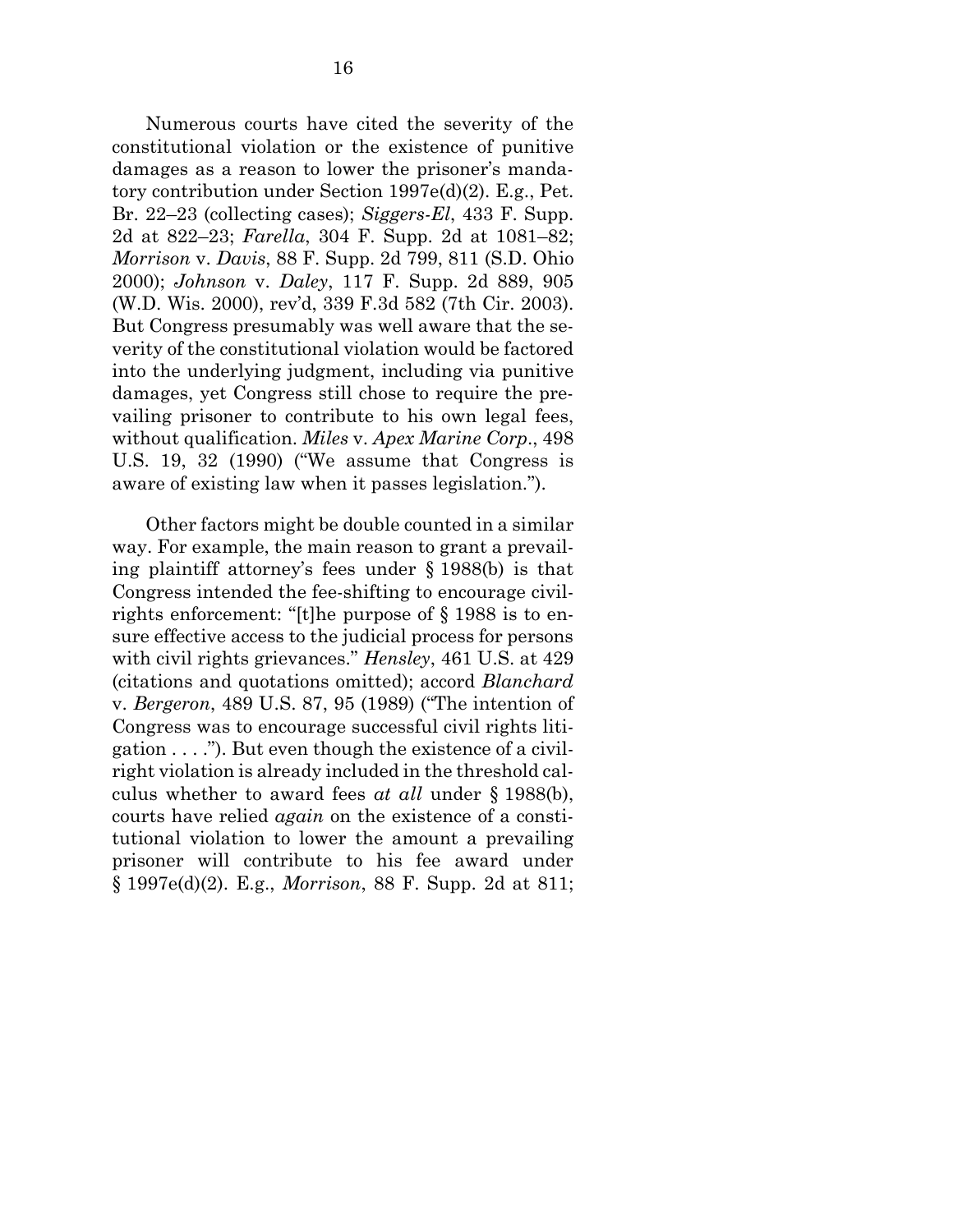(considering among other factors "the constitutional rights implicated"), amended in part, 195 F. Supp. 2d 1019 (S.D. Ohio 2001); *Siggers-El*, 433 F. Supp. 2d at 822–23 (same); *Lawrence* v. *Bowersox*, No. 4:97-cv-1135-CEJ, Dkt. 204 (E.D. Mo. Oct. 2, 2002) (same); *Farella*, 304 F. Supp. 2d at 1081–82 (considering "the seriousness of the constitutional violation"); *Cornell* v. *Gubbles*, No. 05-1389, 2010 WL 3937597, at \*2 (C.D. Ill. Sept. 29, 2010) (same); cf. *Kahle* v. *Leonard*, 563 F.3d 736, 743 (8th Cir. 2009) (importing standards used "for determining *whether* and to what extent a prevailing party should receive attorneys' fees in ERISA cases" (emphasis added)).

In other words, despite Congress's deliberate policy choice that even prisoners who genuinely suffered a constitutional violation must be required to satisfy their own fees with a portion of the judgment, the courts above have cited the existence of a constitutional violation as a reason to lower the amount the prisoner must contribute to fees under § 1997e(d)(2). This makes little sense, as literally every prisoner who receives an award of attorney's fees—and whom Congress, in the PLRA, has required to contribute to those fees—will have suffered a constitutional violation.

Courts have struggled expressly with the competing policy considerations at play. In *Livingston* v. *Lee*, 2007 WL 4440933 (N.D.N.Y. Dec. 17, 2007), for example, the court first noted that "[i]t would be somewhat incongruous for a court to effectively reduce the punitive effect of punitive damages by reducing the amount the wrongdoer otherwise has to pay by offsetting a portion of the punitive damages award against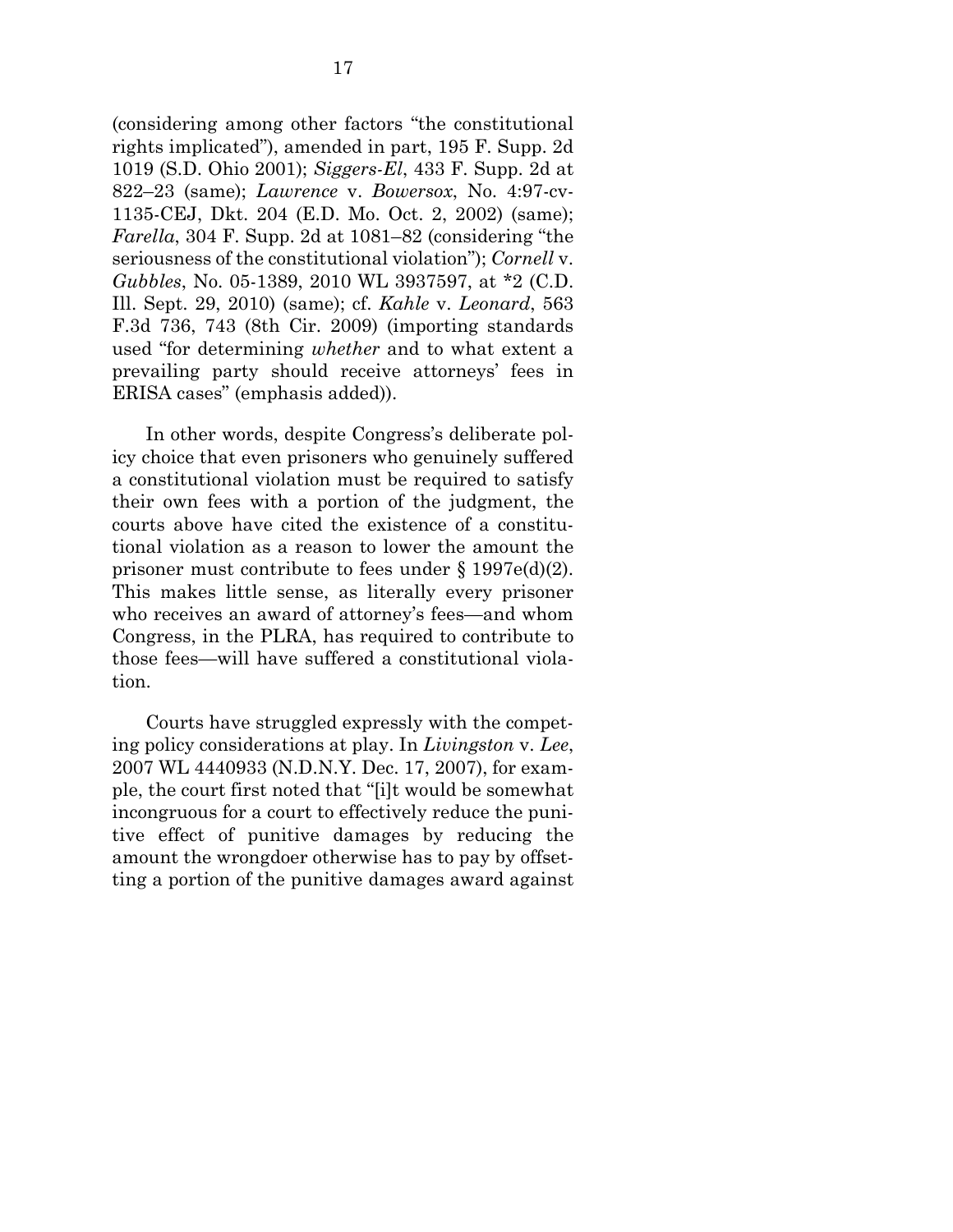the attorney's fees to be paid by the defendant." *Id*. at \*2. On the other hand, the court recognized that "the clear purpose of  $\S 1997e(d)(2)$ ... is to compel the prisoner to bear some of the burden of the cost of litigation." *Id*. "Balancing these countervailing policy considerations," the court ultimately honored Congress's policy choice by requiring the prevailing prisoner to pay 25% of his judgment toward his attorney's fees. *Id*. In contrast, other courts have appeared to expressly reject Congress's policy choice. E.g., *Shatner* v. *Cowan*, 2009 WL 5210528, at \*4 (S.D. Ill. Dec. 28, 2009) ("[T]he Court finds that requiring Sha[tn]er to pay more than a \$1.00 would also defeat the purpose of awarding him compensatory and punitive damages.").

The courts' struggles with policy considerations highlight another quandary that arises when courts read the PLRA as providing discretion to set the prisoner's mandatory contribution to fees anywhere from one cent to 25% of the judgment. Unless the court assumes a default contribution of 25% and exercises its discretion only to reduce that percentage (which results in the double-counting described above), it is unclear what would motivate the court to exercise its discretion to require the prisoner to contribute a full 25% of the judgment toward fees—other than the simple policy conclusion that Congress wanted the prisoner to contribute. E.g., *Farella*, 304 F. Supp. 2d at 1081– 82 (contribution of 10% "honor[s] [Congress's] intent to hold the plaintiff responsible for a portion" of the fees); *Livingston*, 2007 WL 4440933, at \*2 (similar); cf. *Shepherd* v. *Wenderlich*, 746 F. Supp. 2d 430, 433 (N.D.N.Y. 2010) (requiring prisoner to contribute 10% of judgment "[f]or purposes of simplicity"); *Clark* v.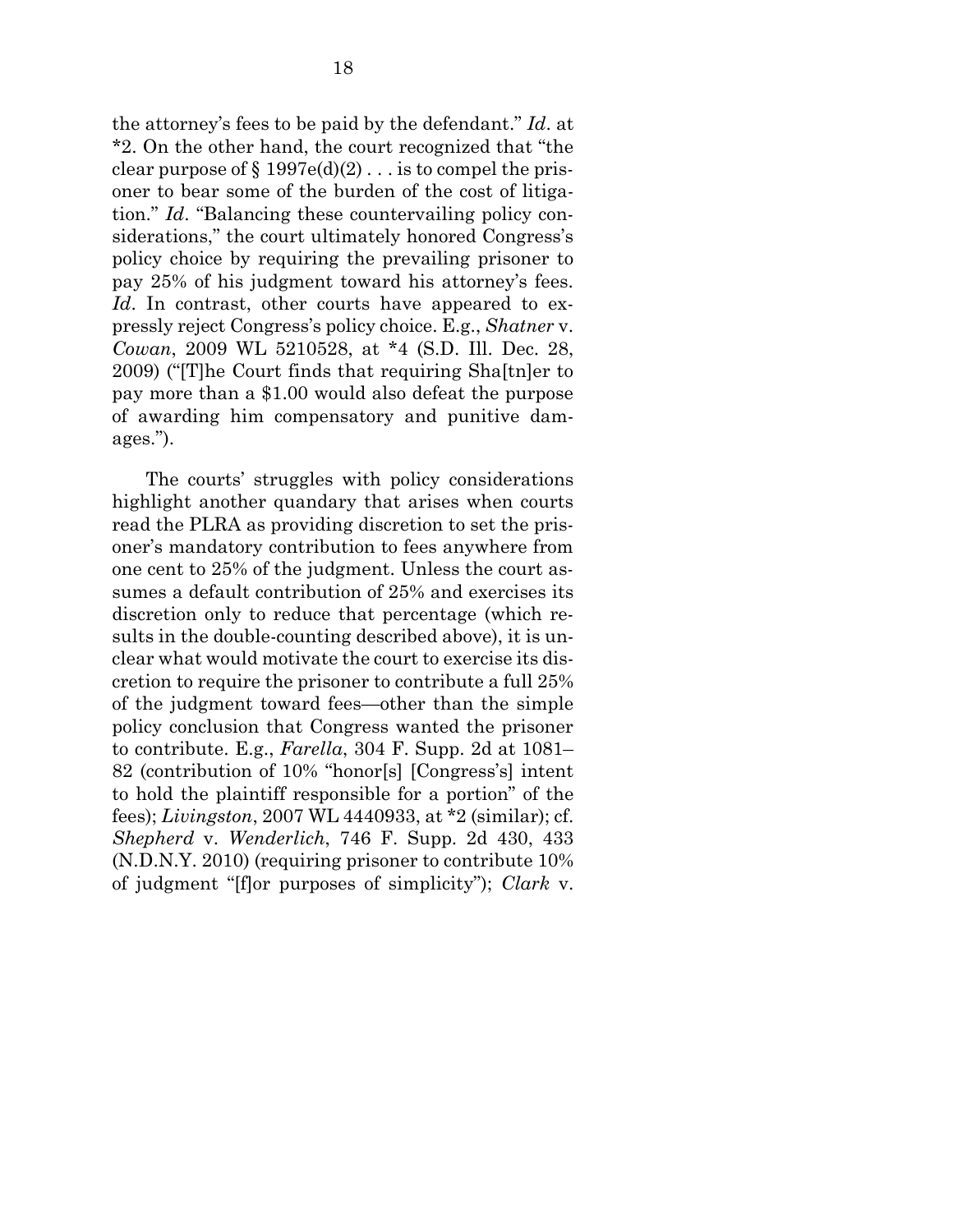*Phillips*, 965 F. Supp. 331, 338 (N.D.N.Y. 1997) (requiring prisoner to contribute 25% due to lack of objection); *Gevas* v. *Harrington*, No. 10-CV-493-SCW, 2014 WL 4627616, at \*3 (S.D. Ill. Sept. 16, 2014) (requiring prisoner to contribute 10% in part because prisoner benefitted from counsel); *Jellis* v. *Veath*, No. 3:10-CV-91-DGW, 2013 WL 1689061, at \*2 (S.D. Ill. Apr. 18, 2013) (same, requiring 5% contribution). But see *Hall* v. *Terrell*, 648 F. Supp. 2d 1229, 1237 (D. Colo. 2009) (considering defendant's ability to pay fees); *Kemp* v. *Webster*, No. CV 09-295-KHV, 2013 WL 6068344, at \*5 (D. Colo. Nov. 18, 2013) (same); Pet. Br. 23 n.3 (acknowledging that other factors considered in *Hall* and *Kemp* "are just different ways of restating" a culpability assessment). Indeed, many courts that have required a prevailing prisoner to cover the full fee award up to 25% of the judgment have thought that they had no discretion under § 1997e(d)(2) to require a lesser amount, or at least have not indicated a belief that they had discretion. E.g., App. 1a; *Johnson*, 339 F.3d at 584–85; *Jackson*, 267 F. Supp. 2d at 1071–72; *Spruytte* v. *Hoffner*, 197 F. Supp. 2d 931, 934 (W.D. Mich. 2001); *Searles*, 64 F. Supp. 2d at 1042, vacated and remanded on other grounds, 251 F.3d 869 (10th Cir. 2001); *Beckford* v. *Irvin*, 60 F. Supp. 2d 85, 89–90 (W.D.N.Y. 1999); *Roberson* v. *Brassell*, 29 F. Supp. 2d 346, 355 (S.D. Tex. 1998).

If the court wanted to exercise its discretion to require the prisoner to pay 25% for some reason other than Congress's policy choice to require a prevailing prisoner to contribute—say based on bad behavior or litigation decisions by the prisoner plaintiff, or the fact that the prisoner won only a fraction of the relief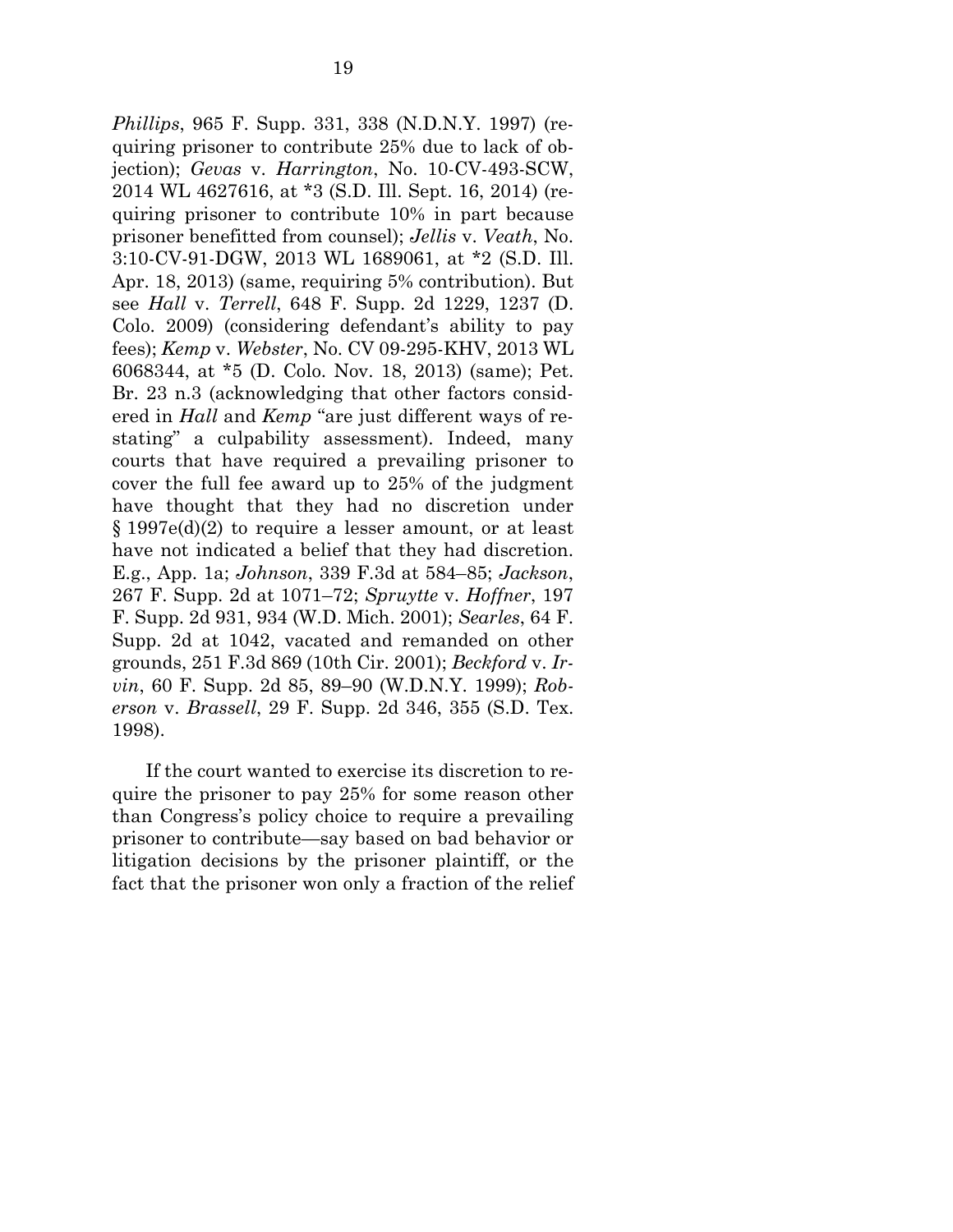he sought—then many such reasons would probably also be reasons to deny fee-shifting altogether under § 1988(b).

#### <span id="page-28-0"></span>**III. The PLRA's policy supports this plain-text reading.**

The PLRA's policy also supports requiring prevailing prisoners to satisfy any award of attorney's fees up to the statutory cap of 25% of the judgment. In particular, through the PLRA Congress sought to bring prisoners' litigation incentives in line with those of nonprisoners, in part by requiring prisoners to have a financial stake in the litigation, and to limit the costs that prisoner litigation—both frivolous *and* meritorious—imposes on defendants and taxpayers.

Congress enacted the PLRA to bring prisoner litigation "under control" "in the wake of a sharp rise in prisoner litigation in the federal courts." *Woodford* v. *Ngo*, 548 U.S. 81, 84 (2006). As courts have noted, "the very nature of incarceration" had "fostered a 'nothing to lose and everything to gain' environment" in which inmates "indiscriminately [ ] file suit at taxpayers' expense." *Nicholas* v. *Tucker*, 114 F.3d 17, 20–21 (2d Cir. 1997). That is because "prisoners have substantial free time on their hands, their basic living expenses are paid by the state[,] and they are provided free of charge the essential resources needed to file actions and appeals, such as paper, pens, envelopes and legal materials." *Id*.; accord *Boivin* v. *Black*, 225 F.3d 36, 44 (1st Cir. 2000); *Johnson*, 339 F.3d at 592.

To control the inordinate amount of prisoner suits, many of which were meritless, Congress sought to bring prisoners' litigation incentives more in line with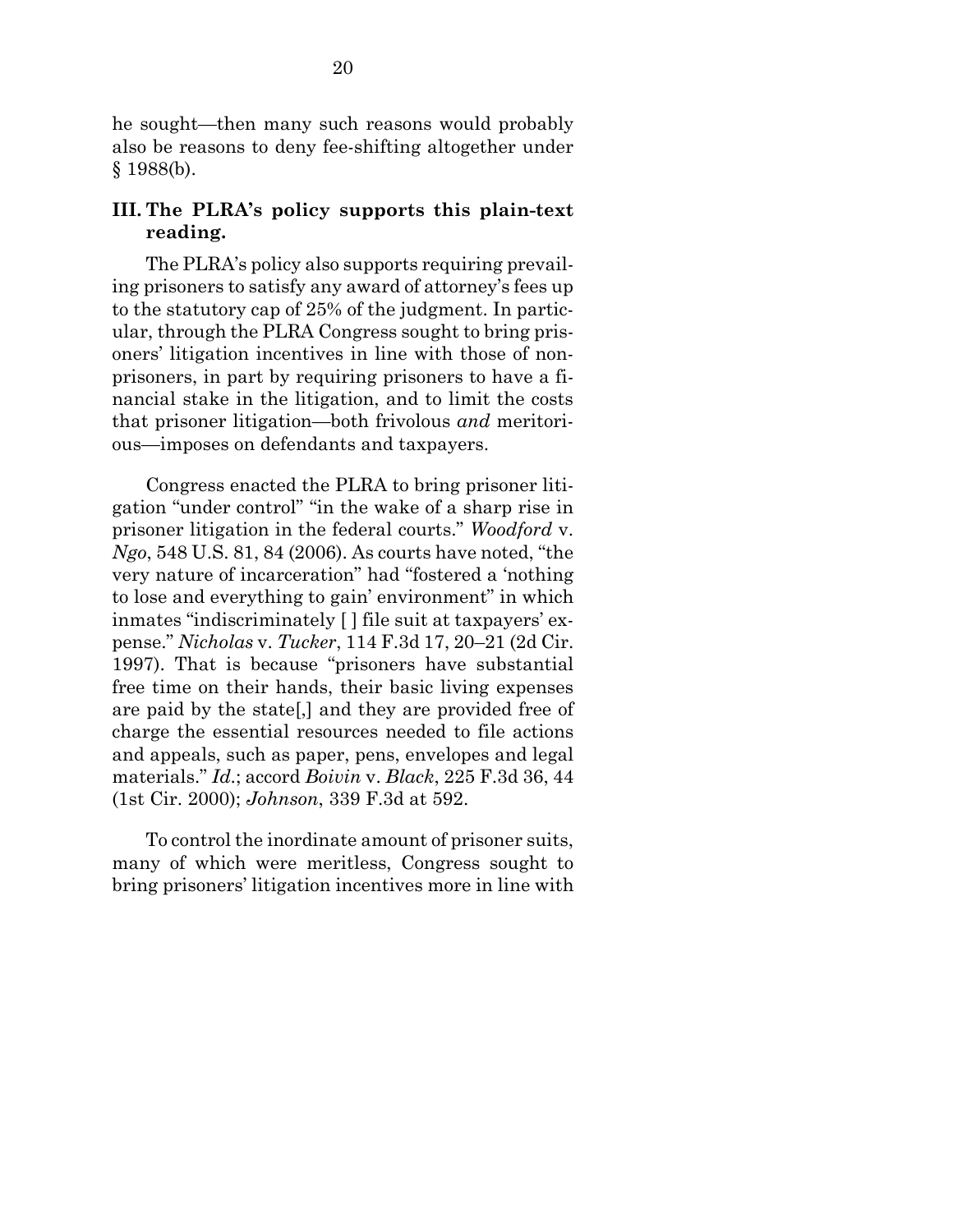the incentives that non-prisoners face. *Nicholas*, 114 F.3d at 20–21. One way to do that is to require prisoners to have a financial stake in the litigation. "By making prisoners at least partially responsible for the costs of their suits, the Act undoubtedly will discourage frivolous filings." *Id*. Prisoners "have to make the same decision that law-abiding Americans must make: Is the lawsuit worth the price?" *Id*. (quoting Senator Kyl).

Several PLRA provisions require prisoners to have a financial stake in the case. For example, one PLRA provision requires prisoners (even those bringing meritorious claims) to pay court filing fees in full, either up front or in monthly installments (for *in forma pauperis* prisoners). 28 U.S.C. § 1915(b).

And, as relevant here, the PLRA requires prisoners to have a financial stake by capping the attorney's fees they may recover from defendants, if successful, and by requiring them to bear their own attorney's fees with a portion of the judgment. 42 U.S.C. § 1997e(d). As multiple courts have noted, Congress's policy decision to limit attorney's fees even for successful prisoners with meritorious claims makes sense: it "forces both lawyer and client, out of self-interest, to assess likely outcomes with greater care before filing a suit that, even if nominally successful, might leave them holding a nearly empty bag." *Boivin*, 225 F.3d at 45. Making prisoners aware ex ante that they will be required to contribute a portion of any judgment to their own attorney's fees "may create a disincentive to filing lawsuits in general and frivolous lawsuits in particular." *Collins* v. *Algarin*, No. CIV. A. 95-4220, 1998 WL 10234, at \*9 (E.D. Pa. Jan. 9, 1998); accord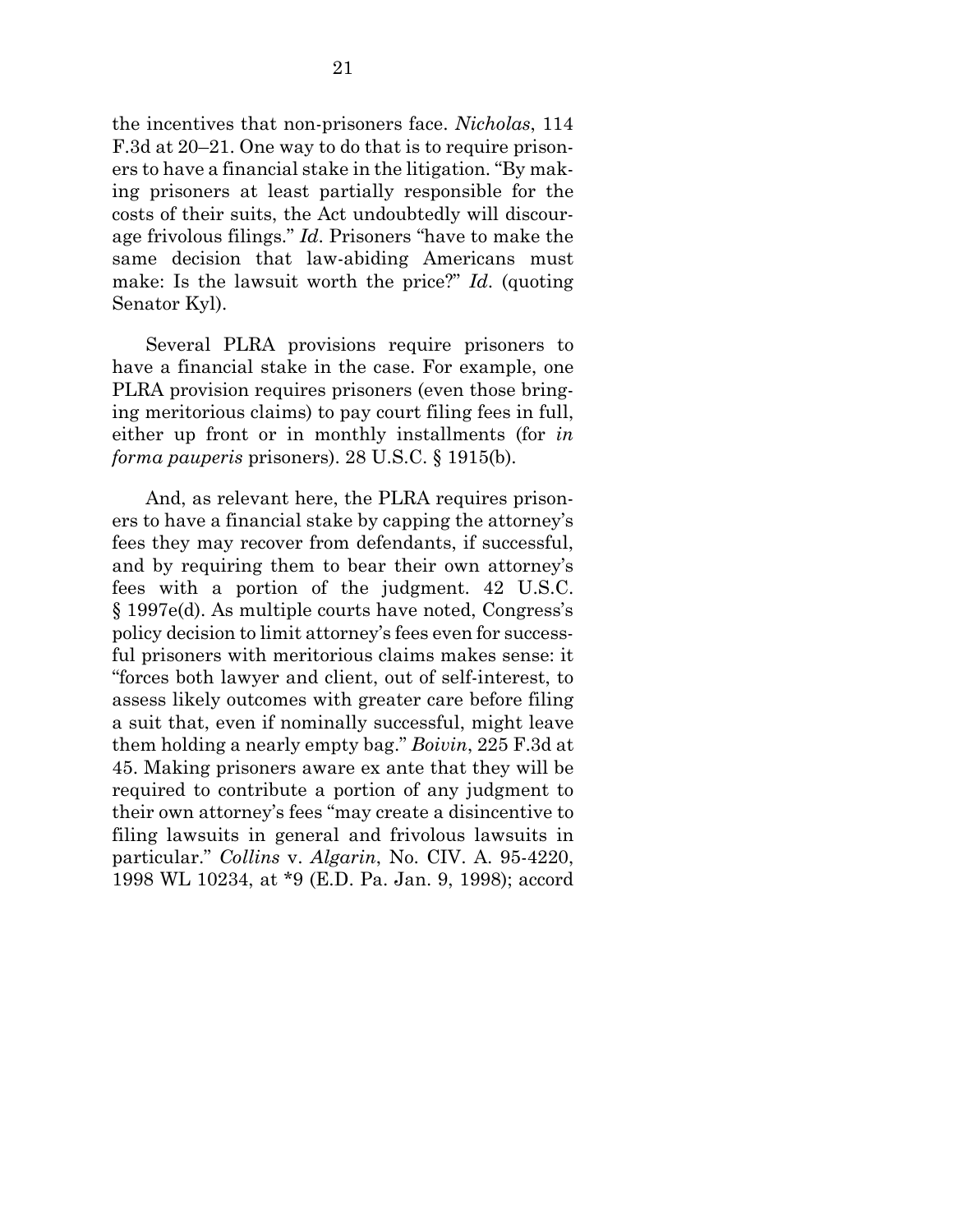*Morrison*, 88 F. Supp. 2d at 808 ("Filing fees and attorney fees are both elements of the calculus that any potential litigant undertakes in deciding whether litigation is worth the economic risk."); *Johnson*, 339 F.3d at 594 (explaining why "a law reducing fees in successful suits also affects the filing of weak claims").

Section 1997e(d)(2)'s text requiring a prevailing prisoner to "satisfy"—i.e., pay in full—any award of attorney's fees up to a statutory cap is in full accord with this policy. It requires the prisoner to evaluate the cost, telling him that if he incurs high legal fees, he will need to satisfy them with not more than 25% of his judgment. In contrast, giving courts discretion to require only a nominal attorney's-fee contribution from the prevailing prisoner dilutes that disciplining effect.

Requiring a prisoner to bear his own costs is related to another policy goal of the PLRA, which is to limit the costs that prisoner litigation imposes on defendants and taxpayers. This goal is reflected in numerous PLRA provisions, which reduce costs even for *meritorious* claims. For example, the PLRA:

- Requires exhaustion of administrative remedies, 42 U.S.C. § 1997e(a);
- Allows defendants to waive the right to reply to a complaint without admitting to its allegations, 42 U.S.C. § 1997e(g);
- Requires, to the extent practicable, pretrial proceedings to be conducted by telephone, video conference, or other technology without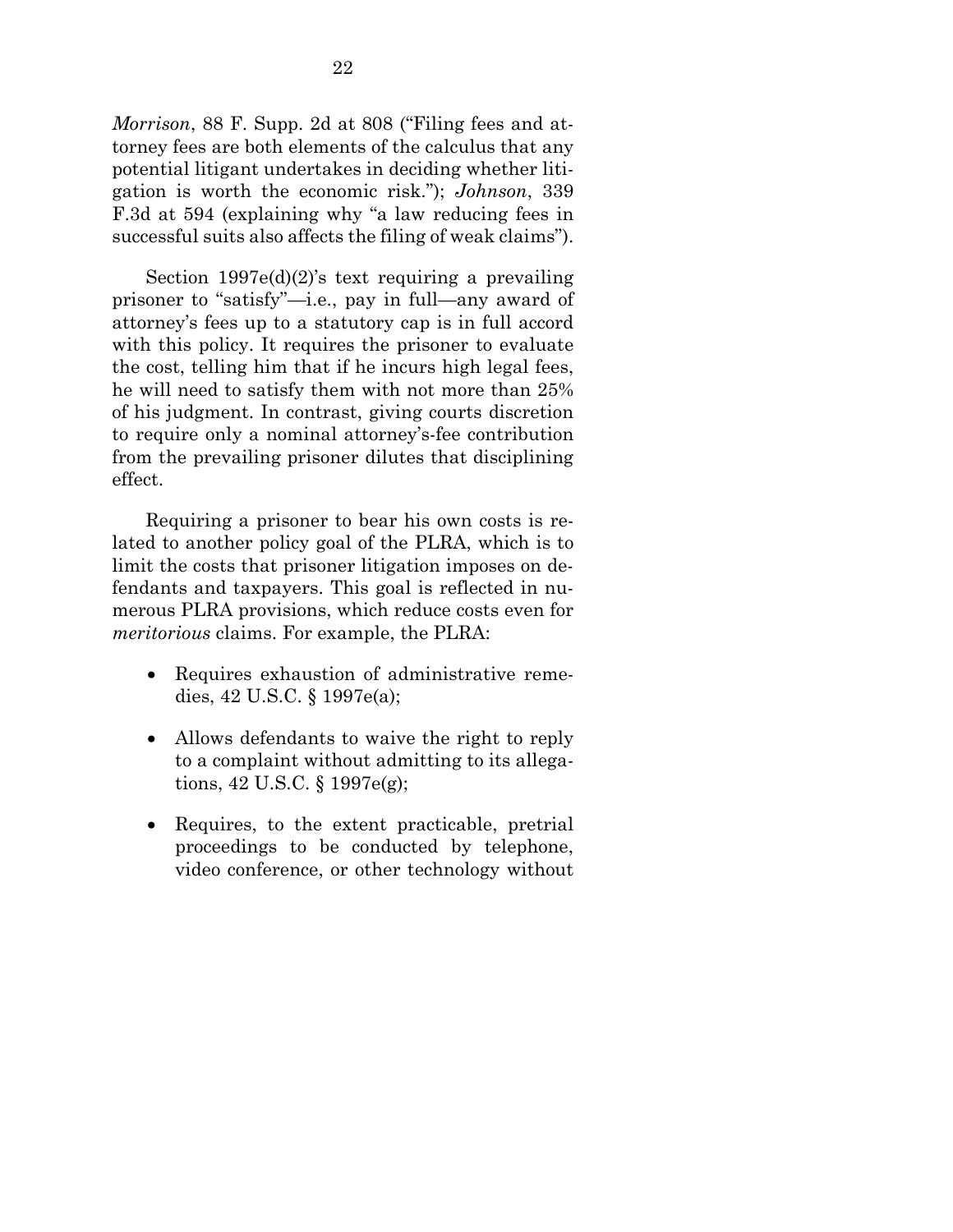removing the prisoner from confinement, 42 U.S.C. § 1997e(f);

- Prohibits recovery for mental or emotional injury in the absence of physical injury or a sexual act, 42 U.S.C. § 1997e(e), 28 U.S.C. § 1346(b);
- Limits prospective relief and preliminary injunctions that can be awarded ("no further than necessary to correct the violation"), 18 U.S.C. § 3626(a)(1)(A); *id*. § 3626(a)(2);
- Provides for an "automatic stay" in response to a motion to terminate expensive remedial actions, 18 U.S.C. § 3626(e)(2);
- Limits the permissible scope of consent decrees, 18 U.S.C. § 3626(c);
- Provides for the appointment of special masters, 18 U.S.C. § 3626(f);
- Precludes the discharge of a prisoner's court fees in bankruptcy, 11 U.S.C.  $\S$  523(a)(17).

Requiring a prevailing prisoner to "satisfy" an award of attorney's fees up to 25% of his judgment furthers this policy goal of limiting the costs that prisoner litigation imposes on defendants and taxpayers. And a defendant's losing status—and the prisoner's winning status—did not change Congress's calculus in this regard: all of the limitations that Congress imposed on attorney's fees in Section 1997e(d) (e.g., limiting a defendant's responsibility to 150% of the judg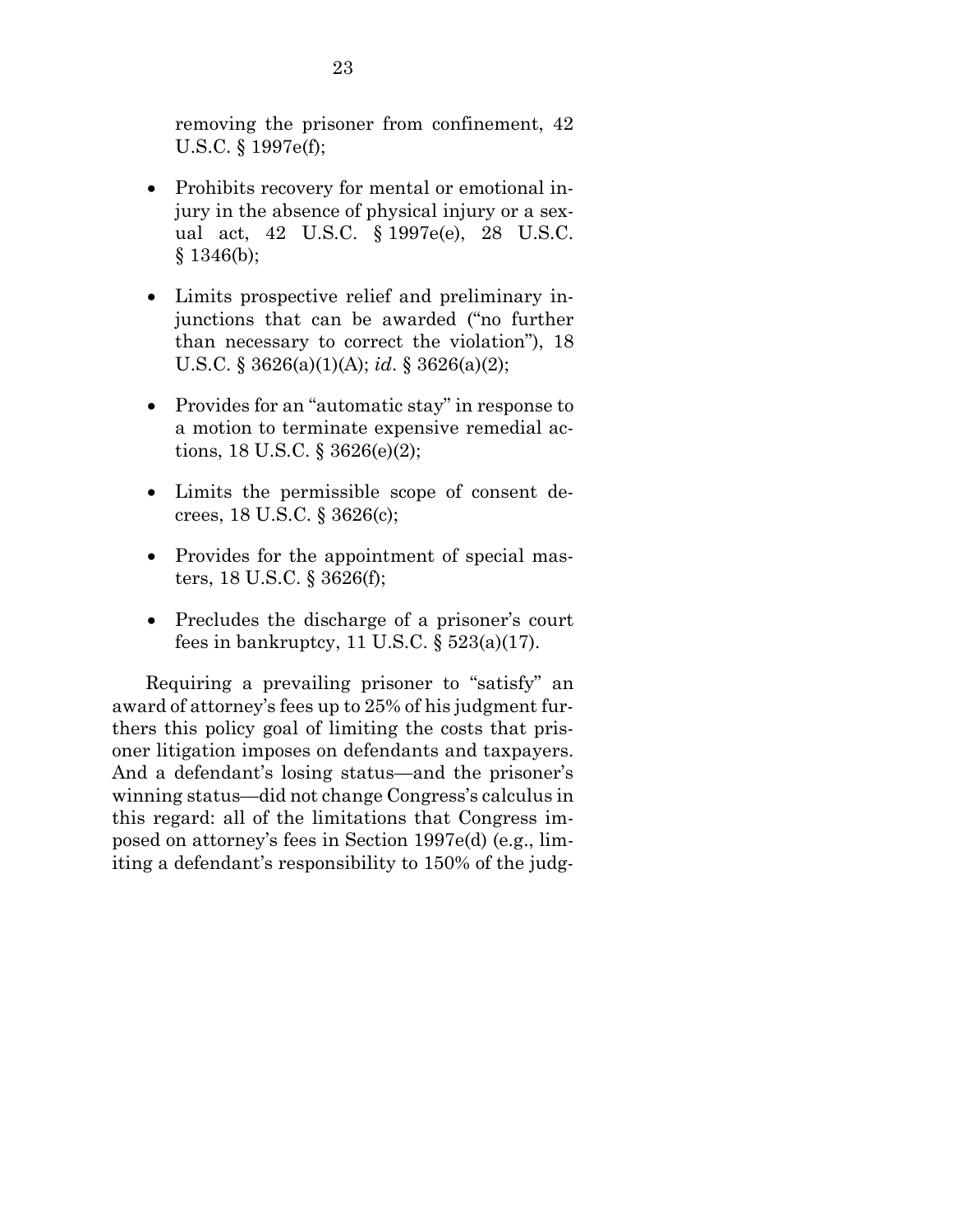ment, to 150% of the statutory hourly rate for appointed counsel, and to fees "directly and reasonably incurred in proving an actual violation") apply to *prevailing* prisoners and *losing* defendants. In this broader policy context of the PLRA, it makes sense that Congress would require a prevailing prisoner to "satisfy" his own attorney's fees, up to a statutory cap that preserves the bulk of his money judgment.

#### **CONCLUSION**

<span id="page-32-0"></span>For the reasons stated above, this Court should affirm the judgment of the Seventh Circuit.

Respectfully submitted,

Bill Schuette Michigan Attorney General

Aaron D. Lindstrom Solicitor General *Counsel of Record*

Kathryn M. Dalzell Assistant Solicitor General Solicitor General Division

Attorneys for Amicus Curiae State of Michigan

Dated: NOVEMBER 2017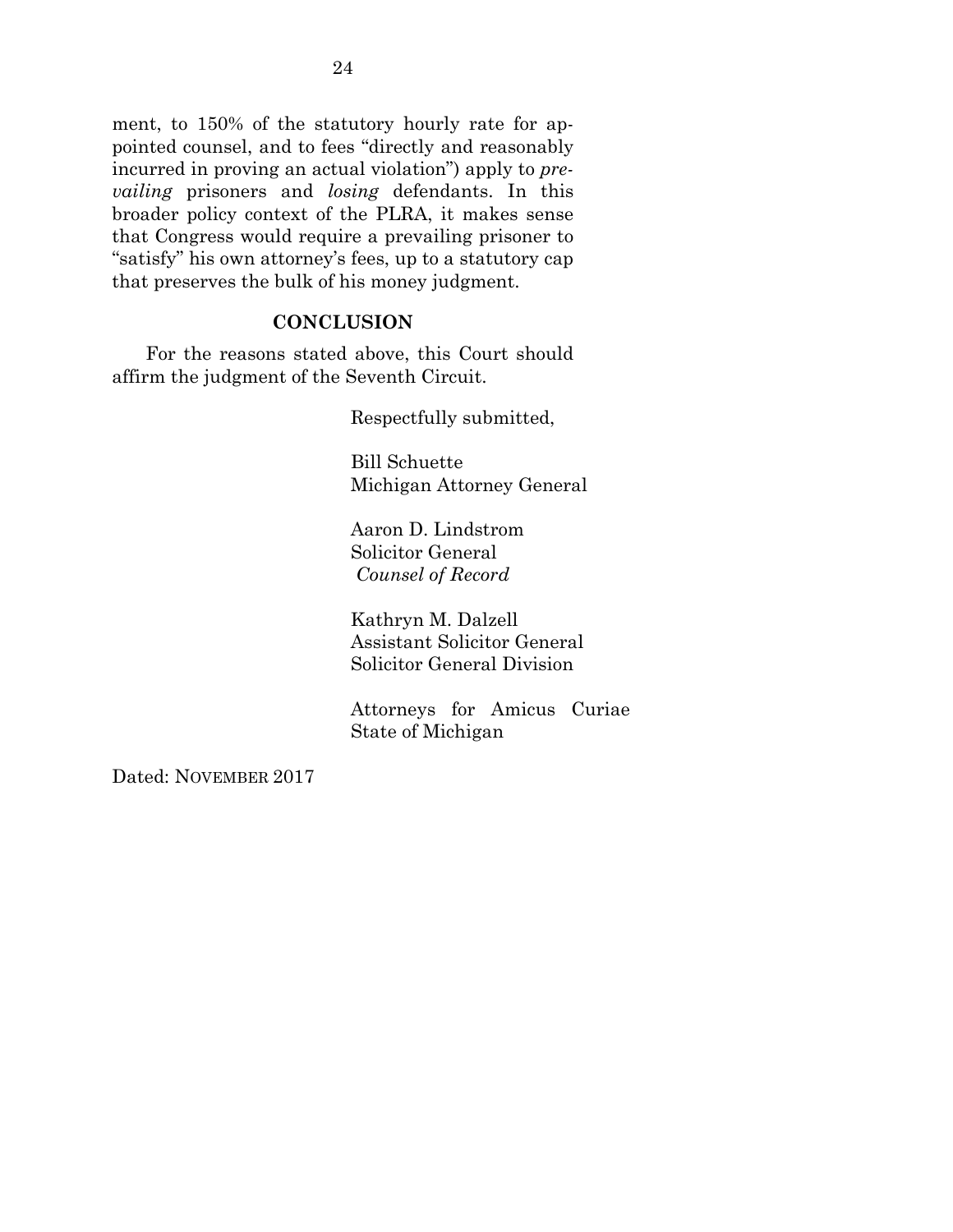### **ADDITIONAL COUNSEL**

#### <span id="page-33-0"></span>**Mark Brnovich**

**Derek Schmidt**

Attorney General State of Arizona 1275 W. Washington St. Phoenix, AZ 85007

#### **Leslie Rutledge**

Attorney General State of Arkansas 323 Center St. Ste. 200 Little Rock, AR 72201

#### **George Jepsen**

Attorney General State of Connecticut 55 Elm Street Hartford, CT 06106

#### **Lawrence G. Wasden**

Attorney General State of Idaho P.O. Box 83720 Boise, ID 83720-0010

#### **Curtis T. Hill, Jr.**

Attorney General State of Indiana 200 W. Washington St. Rm. 219 Indianapolis, IN 46204 Attorney General State of Kansas 120 S.W. 10th Ave. 2nd Fl. Topeka, KS 66612

#### **Douglas J. Peterson**

Attorney General State of Nebraska 2115 State Capitol Bldg.

Attorney General State of Nevada 100 N. Carson St. Carson City, NV 89701

#### **Michael DeWine**

Attorney General State of Ohio 30 E. Broad St. 17th Fl. Columbus, OH 43215

#### **Mike Hunter**

Attorney General State of Oklahoma 313 N.E. 21st St. Oklahoma City, OK 73105

# Lincoln, NE 68509 **Adam Paul Laxalt**

25